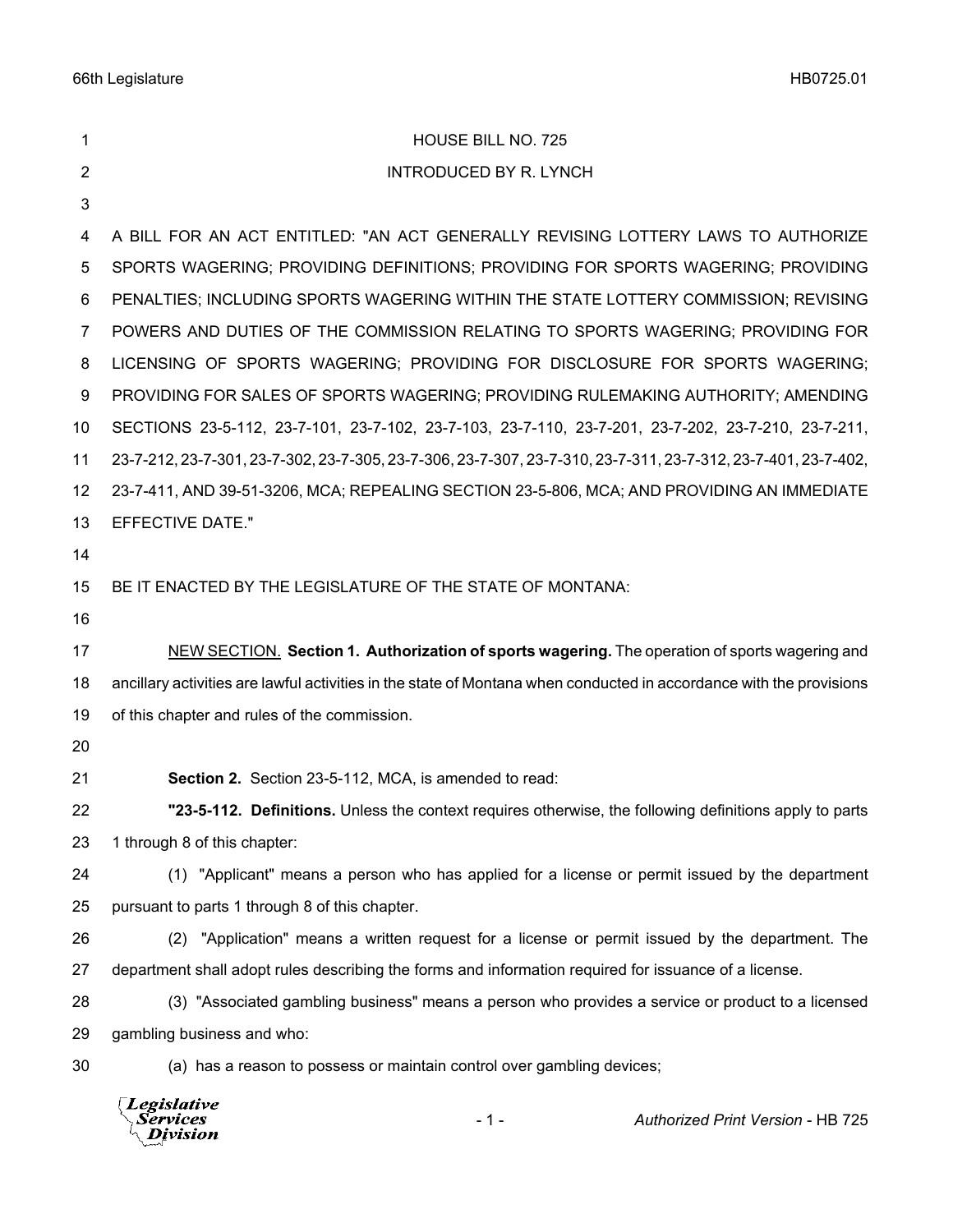(b) has access to proprietary information or gambling tax information; or

(c) is a party in processing gambling transactions.

 (4) "Authorized equipment" means, with respect to live keno or bingo, equipment that may be inspected by the department and that randomly selects the numbers.

(5) "Bingo" means a gambling activity played for prizes with a card bearing a printed design of 5 columns.

 The letters B-I-N-G-O must appear above the design, with each letter above one of the columns. More than 75 numbers may not be used. One or more numbers may appear in each square, except for the center square,

which may be considered a free play. Numbers must be randomly drawn using authorized equipment until the

 game is won by the person or persons who first cover one or more previously designated arrangements of numbers on the bingo card.

 (6) "Bingo caller" means a person 18 years of age or older who, using authorized equipment, announces the order of the numbers drawn in live bingo.

 (7) "Bingo session" means all activities incidental to a series of bingo games conducted by a licensed operator beginning when the first bingo ball is drawn in the first game of bingo.

(8) "Card game table" or "table" means a live card game table:

 (a) authorized by permit and made available to the public on the premises of a licensed gambling operator; or

(b) operated by a senior citizen center.

(9) "Card game tournament" means a gambling activity for which a permit has been issued involving

 participants who pay valuable consideration for the opportunity to compete against each other in a series of live card games conducted over a designated period of time.

(10) "Dealer" means a person with a dealer's license issued under part 3 of this chapter.

- (11) "Department" means the department of justice.
- (12) "Distributor" means a person who:

(a) purchases or obtains from a licensed manufacturer, distributor, route operator, or operator equipment

of any kind for use in gambling activities; and

(b) sells the equipment to a licensed manufacturer, distributor, route operator, or operator.

 (13) (a) "Gambling" or "gambling activity" means risking any money, credit, deposit, check, property, or other thing of value for a gain that is contingent in whole or in part upon lot, chance, or the operation of a gambling device or gambling enterprise.

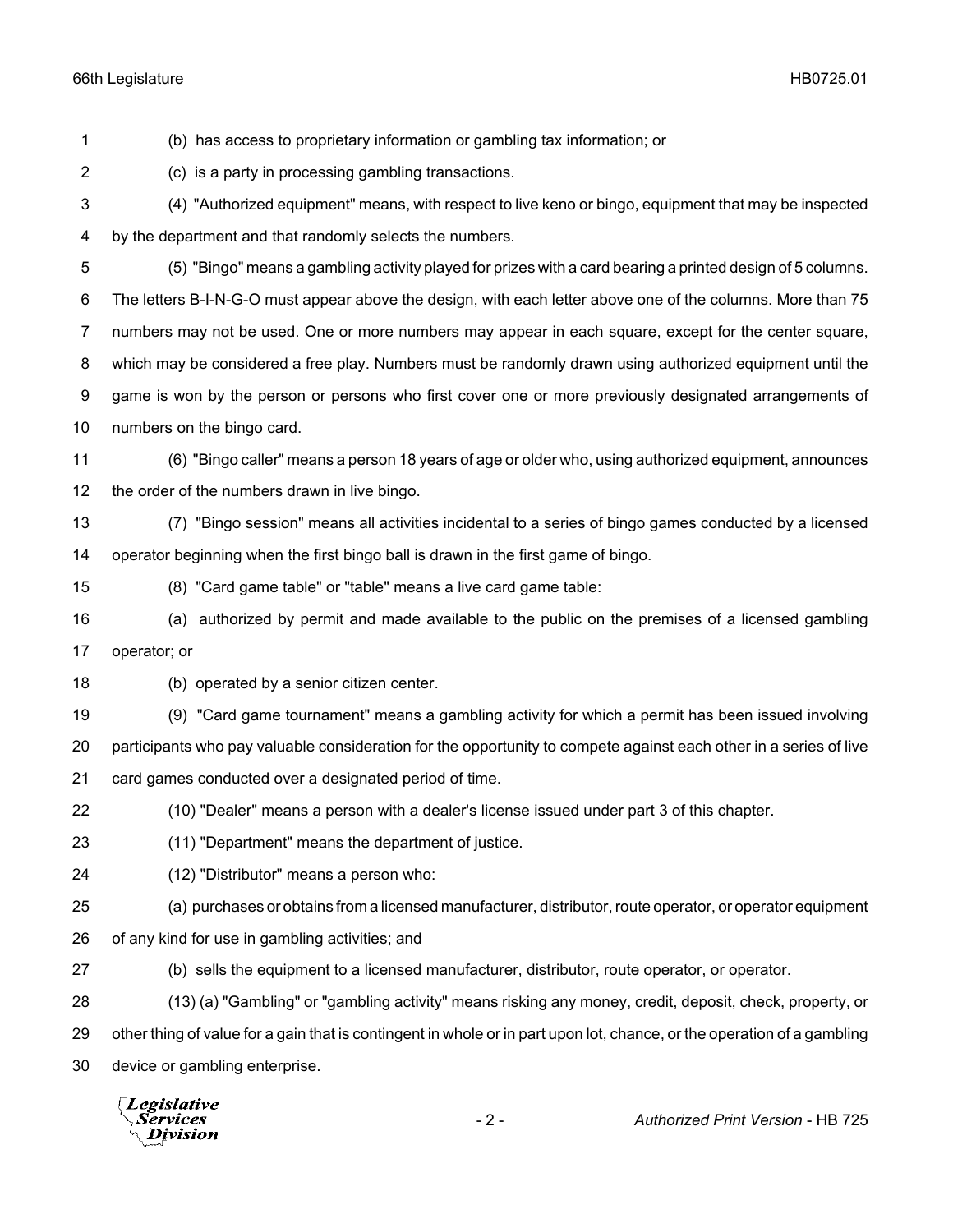(i) promotional games of chance; (ii) amusement games regulated by Title 23, chapter 6, part 1; or (iii) social card games of bridge, cribbage, hearts, pinochle, pitch, rummy, solo, and whist played solely for prizes of minimal value, as defined by department rule. (14) "Gambling device" means a mechanical, electromechanical, or electronic device, machine, slot machine, instrument, apparatus, contrivance, scheme, or system used or intended for use in any gambling activity. (15) "Gambling enterprise" means an activity, scheme, or agreement or an attempted activity, scheme, or agreement to provide gambling or a gambling device to the public. (16) (a) "Gift enterprise" means a gambling activity in which persons have qualified to obtain property to be awarded by purchasing or agreeing to purchase goods or services. (b) The term does not mean: (i) a cash or merchandise attendance prize or premium that county fair commissioners of agricultural fairs and rodeo associations may give away at public drawings at fairs and rodeos; (ii) a promotional game of chance; (iii) an amusement game regulated under Title 23, chapter 6; (iv) a savings promotion raffle offered by a bank, trust company, mutual savings bank, savings and loan association, or credit union authorized to do business and accept deposits in this state under state or federal law and conducted in compliance with 23-5-413 that entitles individual members or depositors equal chances to win a designated prize by depositing a sum of money during a specified savings period; or (v) an entry into a raffle as a result of paying membership dues or making a purchase of an item offered during a fundraising event held by a nonprofit organization. (17) "Gross proceeds" means gross revenue received less prizes paid out. (18) "House player" means a person participating in a card game who has a financial relationship with the operator, card room contractor, or dealer or who has received money or chips from the operator, card room contractor, or dealer to participate in a card game. (19) "Illegal gambling device" means a gambling device not specifically authorized by statute or by the rules of the department. The term includes: (a) a ticket or card, by whatever name known, containing concealed numbers or symbols that may match **Legislative** - 3 - *Authorized Print Version* - HB 725Services **Division** 

(b) The term does not mean conducting or participating in: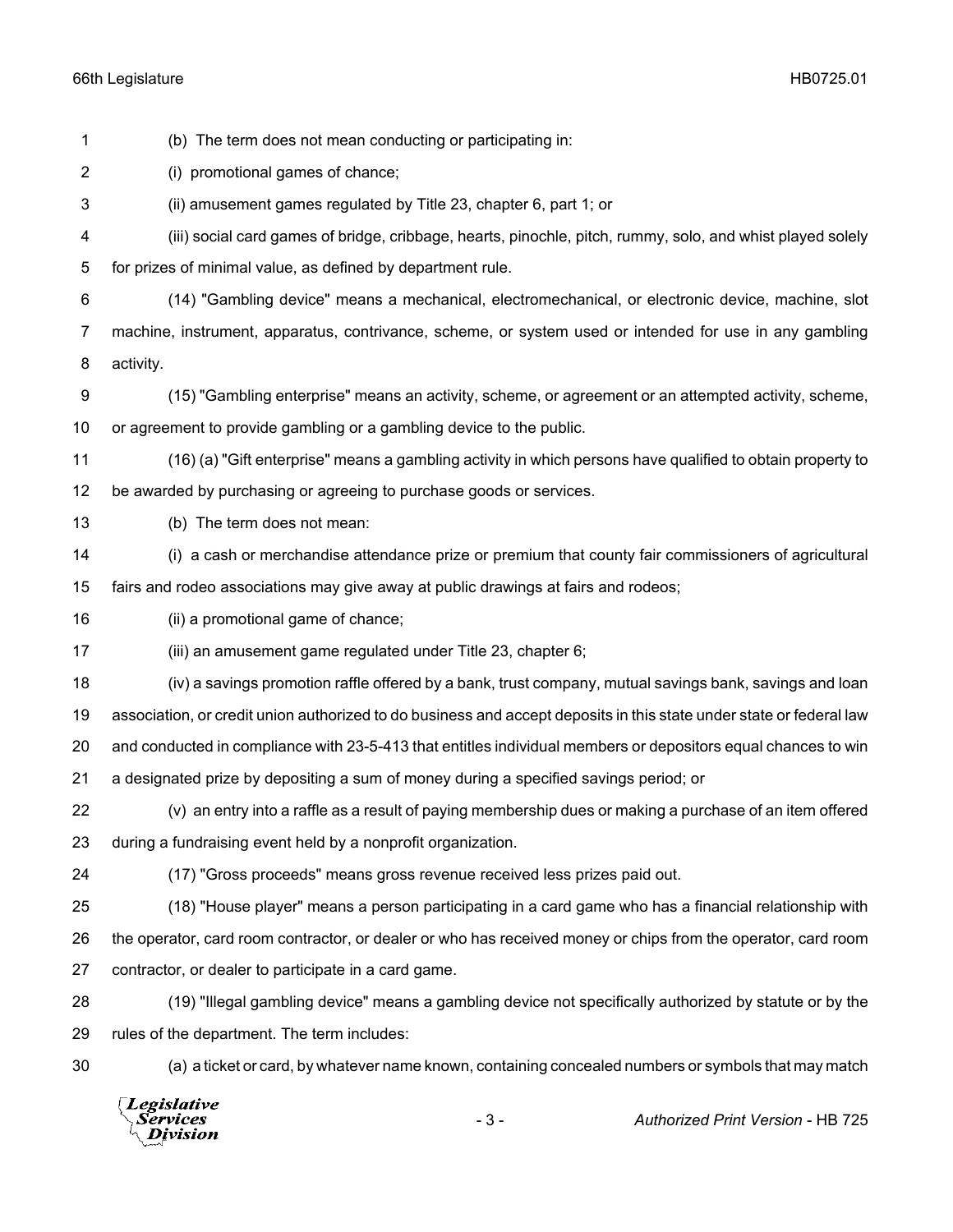numbers or symbols designated in advance as prize winners, including a pull tab, punchboard, push card, tip board, pickle ticket, break-open, or jar game, except for one used under Title 23, chapter 7, under part 5 of this chapter, in a bingo game approved by the department under part 4 of this chapter, or in a promotional game of chance approved by the department; and

 (b) an apparatus, implement, or device, by whatever name known, specifically designed to be used in conducting an illegal gambling enterprise, including a faro box, faro layout, roulette wheel, roulette table, craps table, or slot machine, except as provided in 23-5-153.

 (20) "Illegal gambling enterprise" means a gambling enterprise that violates or is not specifically authorized by a statute or a rule of the department. The term includes:

 (a) a card game, by whatever name known, involving any bank or fund from which a participant may win money or other consideration and that receives money or other consideration lost by the participant and includes the card games of blackjack, twenty-one, jacks or better, baccarat, or chemin de fer;

 (b) a dice game, by whatever name known, in which a participant wagers on the outcome of the roll of one or more dice, including craps, hazard, or chuck-a-luck, but not including activities authorized by 23-5-160; 15 (c) sports betting, by whatever name known, in which a person places a wager on the outcome of an athletic event, including bookmaking, parlay bets, or sultan sports cards, but not including those activities 17 authorized in Title 23, chapter 4, and parts 2, 5, and 8 of this chapter;

18  $(d)(c)$  credit gambling; and

19  $(e)(d)$  internet gambling.

 (21) (a) "Internet gambling", by whatever name known, includes but is not limited to the conduct of any legal or illegal gambling enterprise through the use of communications technology that allows a person using money, paper checks, electronic checks, electronic transfers of money, credit cards, debit cards, or any other instrumentality to transmit to a computer information to assist in the placing of a bet or wager and corresponding information related to the display of the game, game outcomes, or other similar information.

 (b) The term does not include the operation of a simulcast facility or advance deposit wagering with a licensed advance deposit wagering hub operator allowed by Title 23, chapter 4, the state lottery provided for in Title 23, chapter 7, or a raffle authorized under Title 23, chapter 5, part 4, that is sponsored by a nonprofit organization and that is registered with the department. If all aspects of the gaming are conducted on Indian lands in conformity with federal statutes and with administrative regulations of the national Indian gaming commission, the term does not include class II gaming or class III gaming as defined by 25 U.S.C. 2703.

Legislative *Services* **Division**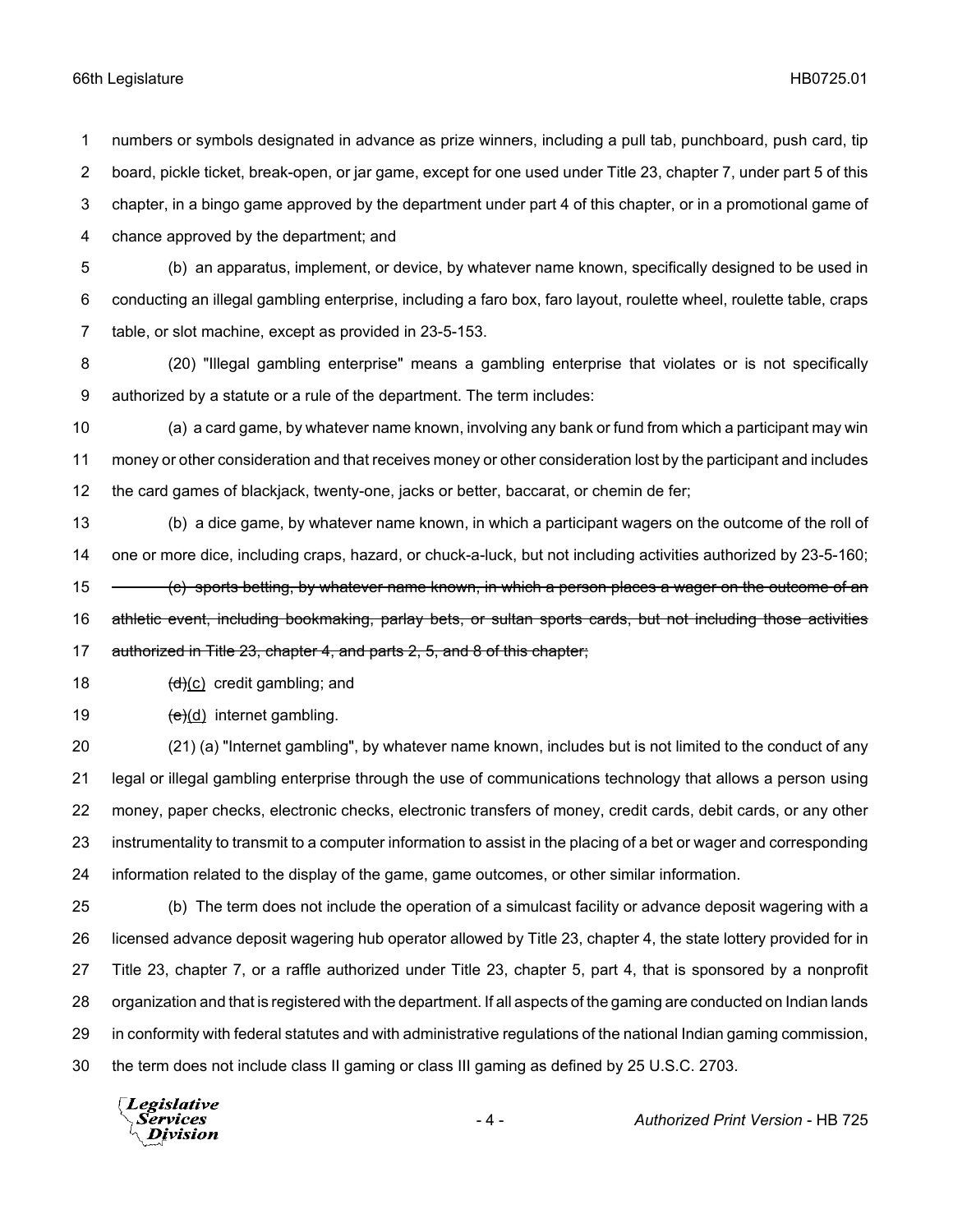(22) "Keno" means a game of chance in which prizes are awarded using a card with 8 horizontal rows and 10 columns on which a player may pick up to 10 numbers. A keno caller, using authorized equipment, shall select at random at least 20 numbers out of numbers between 1 and 80, inclusive. (23) "Keno caller" means a person 18 years of age or older who, using authorized equipment, announces the order of the numbers drawn in live keno. (24) "License" means a license for an operator, dealer, card room contractor, manufacturer of devices not legal in Montana, sports tab game seller, manufacturer of electronic live bingo or keno equipment, other manufacturer, distributor, or route operator that is issued to a person by the department. (25) "Licensee" means a person who has received a license from the department. (26) "Live card game" or "card game" means a card game that is played in public between persons on the premises of a licensed gambling operator or in a senior citizen center. (27) (a) "Lottery" means a scheme, by whatever name known, for the disposal or distribution of property among persons who have paid or promised to pay valuable consideration for the chance of obtaining the property

 or a portion of it or for a share or interest in the property upon an agreement, understanding, or expectation that it is to be distributed or disposed of by lot or chance.

(b) The term does not mean lotteries authorized under Title 23, chapter 7.

(28) "Manufacturer" means a person who:

 (a) assembles from raw materials or subparts a completed piece of equipment or pieces of equipment of any kind to be used as a gambling device and who sells the equipment directly to a licensed distributor, route operator, or operator;

 (b) possesses gambling devices or components of gambling devices for the purpose of testing them; or

 (c) purchases gambling devices or components from licensed manufacturers, distributors, route operators, or operators as trade-ins or to refurbish, rebuild, or repair to sell to licensed manufacturers, distributors, route operators, or operators.

 (29) "Nonprofit organization" means an organization established as a nonprofit to support charitable, religious, scholastic, educational, veterans', fraternal, beneficial, civic, senior citizens', or service organizations' charitable activities, scholarships or educational grants, or community service projects.

 (30) "Operator" means a person who purchases, receives, or acquires, by lease or otherwise, and operates or controls for use in public a gambling device or gambling enterprise authorized under parts 1 through

Legislative Services Division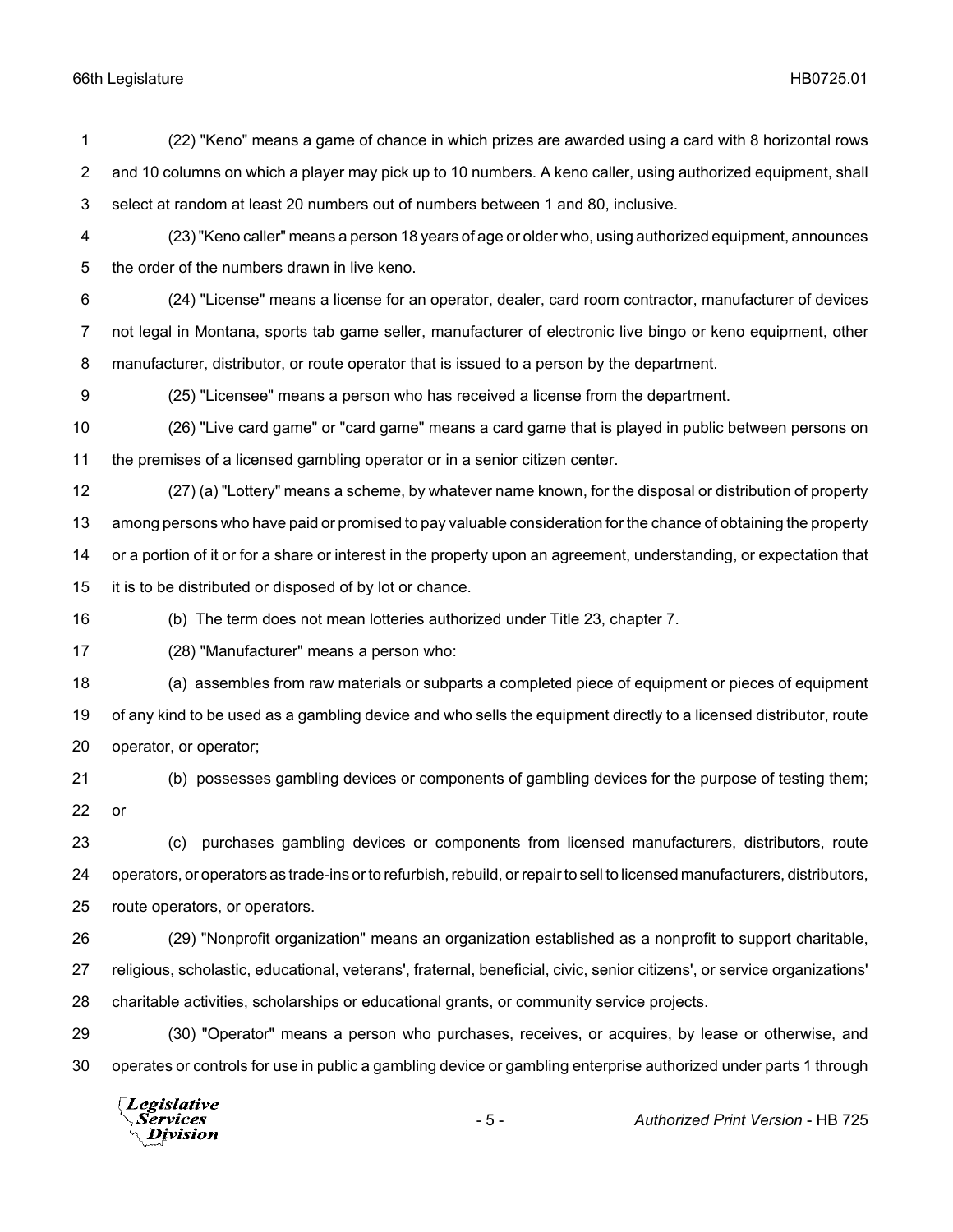8 of this chapter.

 (31) "Permit" means approval from the department to make available for public play a gambling device or gambling enterprise approved by the department pursuant to parts 1 through 8 of this chapter.

 (32) "Person" or "persons" means both natural and artificial persons and all partnerships, corporations, associations, clubs, fraternal orders, and societies, including religious and charitable organizations.

 (33) "Premises" means the physical building or property within or upon which a licensed gambling activity occurs, as stated on an operator's license application and approved by the department.

 (34) "Promotional game of chance" means a scheme, by whatever name known, for the disposal or distribution of property among persons who have not paid or are not expected to pay any valuable consideration or who have not purchased or are not expected to purchase any goods or services for a chance to obtain the property, a portion of it, or a share in it. The property is disposed of or distributed by simulating a gambling enterprise authorized by parts 1 through 8 of this chapter or by operating a device or enterprise approved by the department that was manufactured or intended for use for purposes other than gambling.

(35) "Public gambling" means gambling conducted in:

(a) a place, building, or conveyance to which the public has access or may be permitted to have access;

 (b) a place of public resort, including but not limited to a facility owned, managed, or operated by a partnership, corporation, association, club, fraternal order, or society, including a religious or charitable organization; or

 (c) a place, building, or conveyance to which the public does not have access if players are publicly solicited or the gambling activity is conducted in a predominantly commercial manner.

 (36) "Raffle" means a form of lottery in which each participant pays valuable consideration for a ticket to become eligible to win a prize. Winners must be determined by a random selection process approved by department rule.

(37) "Route operator" means a person who:

 (a) purchases from a licensed manufacturer, route operator, or distributor equipment of any kind for use in a gambling activity;

(b) leases the equipment to a licensed operator for use by the public; and

 (c) may sell to a licensed operator equipment that had previously been authorized to be operated on a premises and may sell gambling equipment to a distributor or manufacturer.

(38) "Senior citizen center" means a facility operated by a nonprofit or governmental organization that

Legislative *Services* **Division** 

- 6 - *Authorized Print Version* - HB 725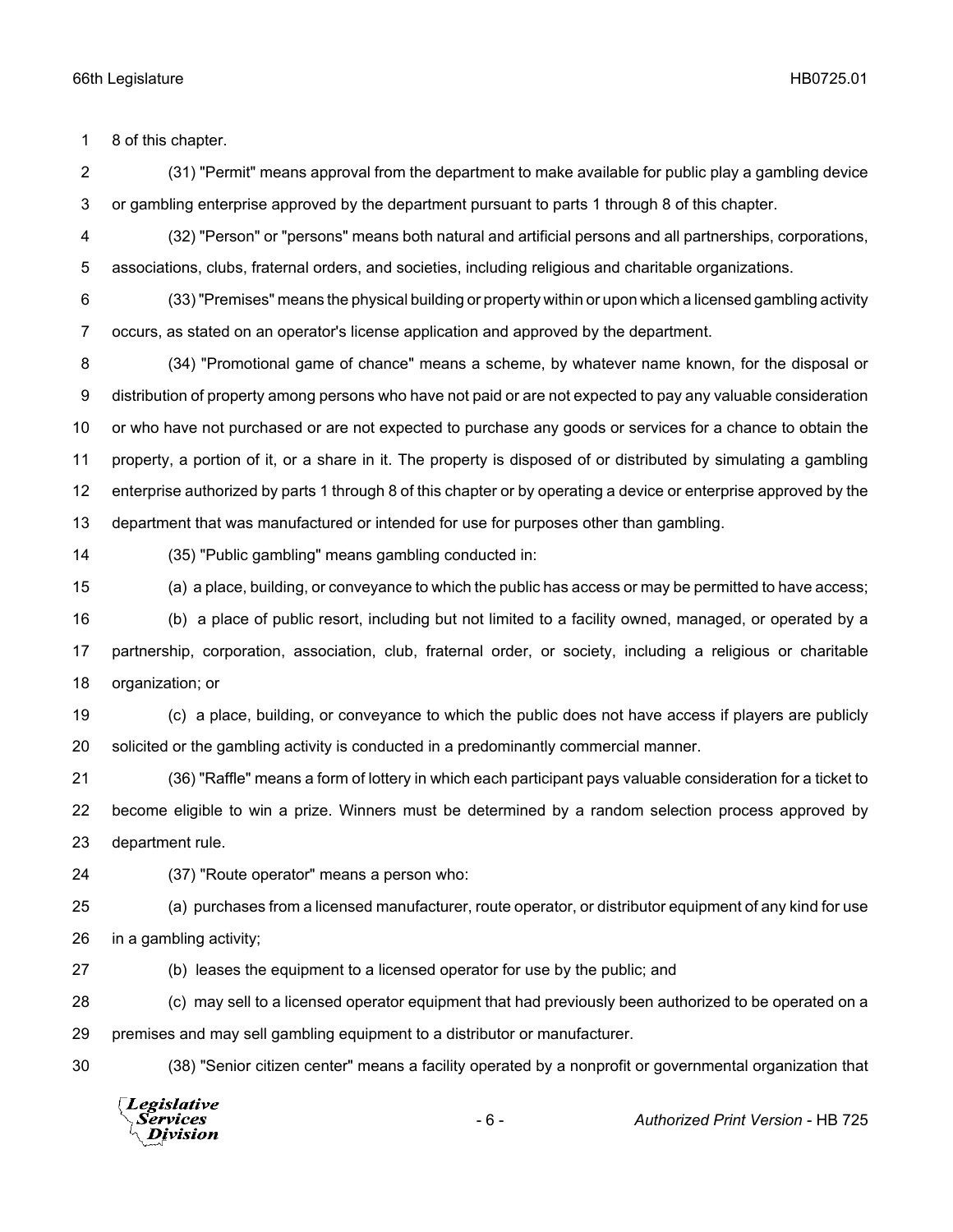provides services to senior citizens in the form of daytime or evening educational or recreational activities and does not provide living accommodations to senior citizens. Services qualifying under this definition must be recognized in the state plan on aging adopted by the department of public health and human services.

 (39) (a) "Slot machine" means a mechanical, electrical, electronic, or other gambling device, contrivance, or machine that, upon insertion of a coin, currency, token, credit card, or similar object or upon payment of any valuable consideration, is available to play or operate, the play or operation of which, whether by reason of the skill of the operator or application of the element of chance, or both, may deliver or entitle the person playing or operating the gambling device to receive cash, premiums, merchandise, tokens, or anything of value, whether the payoff is made automatically from the machine or in any other manner.

 (b) This definition does not apply to video gambling machines authorized under part 6 of this chapter. (40) "Video gambling machine" is a gambling device specifically authorized by part 6 of this chapter and

the rules of the department."

- 
- 

**Section 3.** Section 23-7-101, MCA, is amended to read:

 **"23-7-101. Short title.** This chapter may be cited as the "Montana State Lottery Act of 1985 and Sports Wagering Lottery Amendment of 2019"."

**Section 4.** Section 23-7-102, MCA, is amended to read:

 **"23-7-102. Purpose.** (1) The purpose of this chapter is to allow lottery games and sports wagering in which the player purchases from the state, through the administrators of the state lottery and sports wagering 21 agency, a chance to win a prize. This chapter does not allow and may not be construed to allow any game in 22 which a player competes against or plays with any other person, including a person employed by an 23 establishment in which a lottery game may be played. The state lottery and sports wagering agency may provide 24 products sold only through an authorized lottery device at a the location of a lottery ticket or chance sales agent location licensed by the director.

 (2) The administration and construction of this chapter must comply with Article III, section 9, of the Montana constitution, which mandates that all forms of gambling are prohibited unless authorized by acts of the legislature or by the people through initiative or referendum. Therefore, this chapter must be strictly construed 29 to allow only those games that are within the scope of this section and within the definition of "lottery game" or "sports wagering".

Legislative Services Division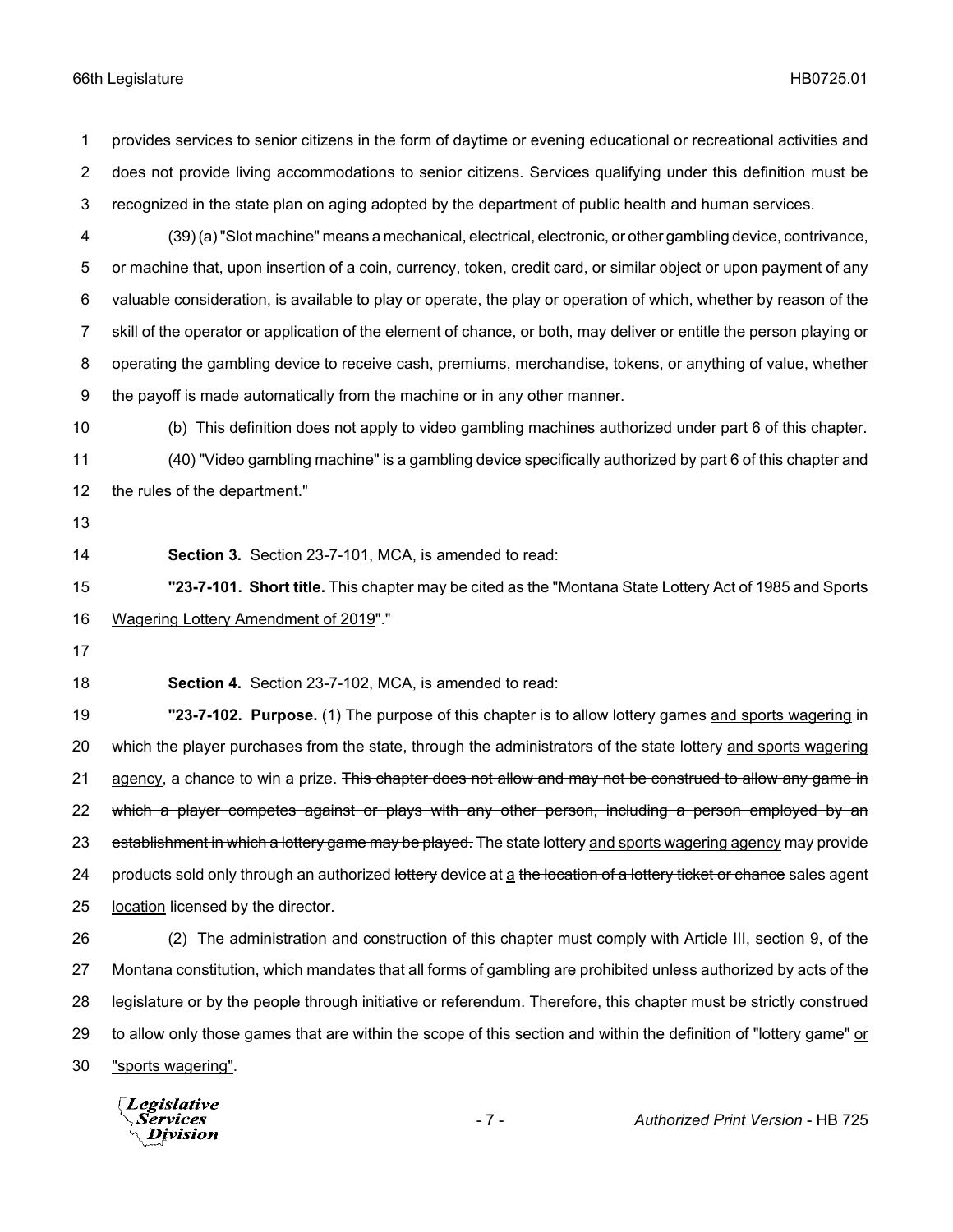(3) The state lottery may not: (a) operate a slot machine or carry on any form of gambling prohibited by the laws of this state; or 3 (b) carry on any form of gambling permitted by the laws of this state but which is not except for a lottery game or sports wagering within the scope of this section and within the definition of "lottery game" or "sports wagering"." **Section 5.** Section 23-7-103, MCA, is amended to read: **"23-7-103. Definitions.** As used in this chapter, the following definitions apply: (1) "Commission" means the state lottery and sports wagering commission created by 23-7-201. (2) "Director" means the director appointed by the governor under 23-7-210 to administer and manage the state lottery. 12 (3) "Lottery" or "state lottery" means the Montana state lottery created and operated pursuant to this 13 chapter.  $\frac{(4)(3)}{(4)}$  (a) "Lottery game" means any procedure, including any online or other procedure using a machine or electronic device, by which one or more prizes are distributed among persons who have paid for a chance to win a prize and includes but is not limited to weekly (or other, longer time period) winner games, instant winner 17 games, daily numbers games, and sports pool games, and sports wagering. (b) The term does not mean games prohibited by Title 23, chapter 5, part 1; Calcutta pools governed by Title 23, chapter 5, part 2; card games regulated by Title 23, chapter 5, part 3; raffles and bingo games governed by Title 23, chapter 5, part 4; and sports pools governed by Title 23, chapter 5, part 5. (4) "Lottery license" means a license issued by the state lottery that authorizes a sales agent to sell lottery tickets at a fixed place of business. (5) "Prizes" means any winning tickets, chances, wagers, or bets validated by the state lottery central gaming system and sold by any sales agent. (6) "Sales agent" means an entity that holds a lottery license or sports wagering license as provided in this chapter. (7) (a) "Sports wagering" means accepting wagers on sporting events or portions of sporting events, or on the individual performance statistics of athletes in a sporting event or combination of sporting events, by any system or method of wagering, including but not limited to in-person, or over the internet through websites and on mobile devices. The term includes but is not limited to single-game bets, teaser bets, parlays, over-under,

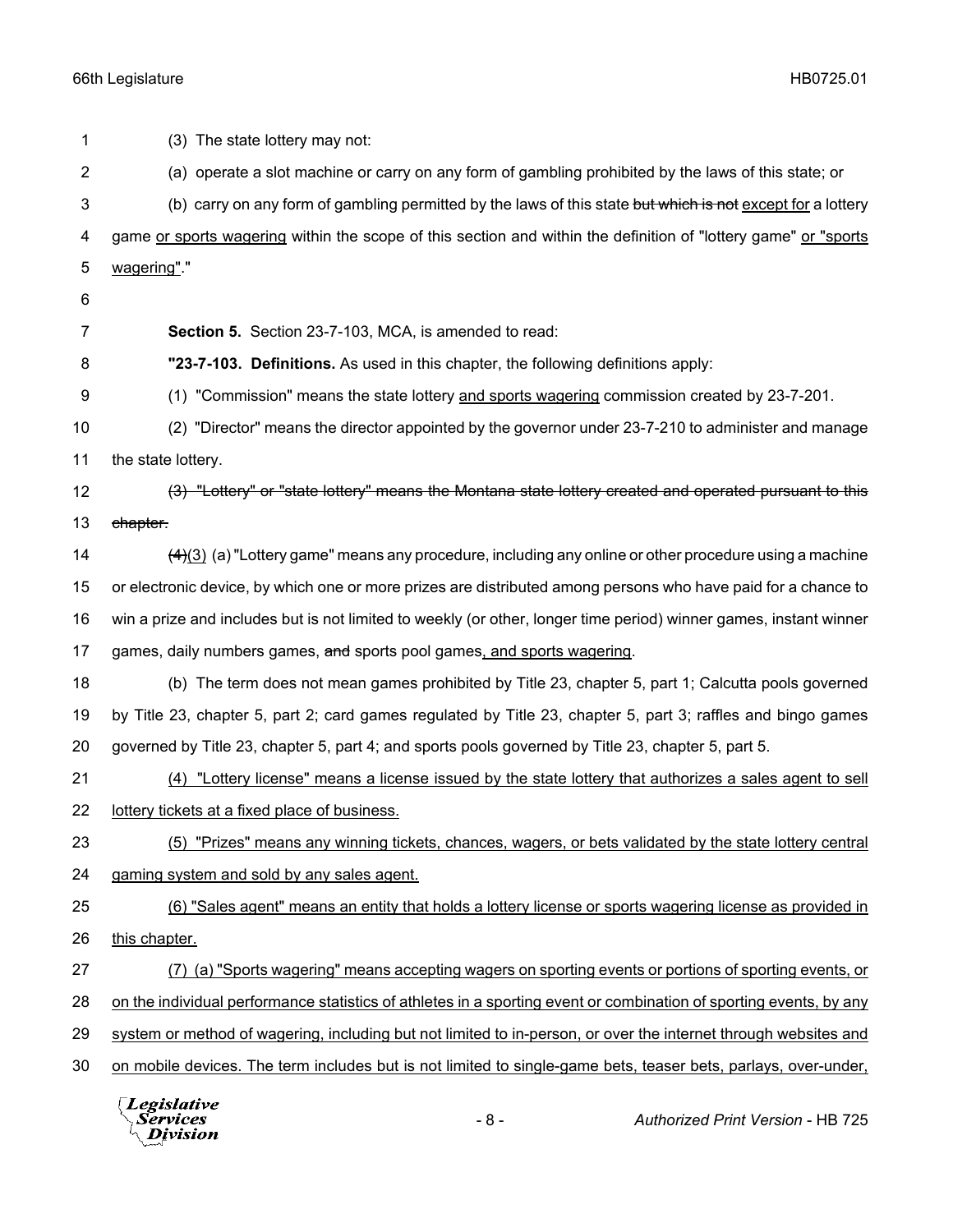money line, pools, exchange wagering, in-game wagering, in-play bets, and proposition bets.

- (b) The term does not include:
- (i) any wagers made outside the state;

(ii) any fantasy or simulated game or contest such as fantasy sports in which:

- (A) participants own, manage, or coach imaginary teams;
- (B) all prizes and awards offered to winning participants are established and made known to participants
- in advance of the game or contest;
- (C) the winning outcome of the game or contest reflects the relative skill of the participants and is
- determined by statistics generated by actual individuals, including athletes in the case of sporting events; and
- (D) no winning outcome is based solely on the performance of an individual athlete or on the score, point
- spread, or any performances or any single real-world team or any combination of real-world teams.
- (8) "Sports wagering account" means a financial record established in a sports wagering facility for an individual in which funds may be deposited or withdrawn and winnings may be credited for sports wagering.
- (9) "Sports wagering equipment" means a mechanical, electronic, or other device, mechanism, or other
- gaming equipment and related supplies that is connected to the state lottery central gaming system and used or
- consumed in the operation of sports wagering at the licensed sports wagering facility including a self-service
- terminal installed to accept sports wagers.
- (10) "Sports wagering facility" means a lottery location approved under a sports wagering license.
- (11) "Sports wagering license" means a license issued by the state lottery that authorizes the operation
- of sports wagering through sports wagering equipment, including sports wagering conducted through mobile
- application or other digital platforms that is initiated and received or otherwise made exclusively within the
- physical confines using location-based services of the single approved sports wagering facility.
- (12) "State lottery" means the Montana state lottery and sports wagering agency created and operated pursuant to this chapter.
- (13) (a) "Wager" or "bet" means the staking or risking by a person of something of value upon an
- agreement or understanding that the person or another person will receive something of value in the event of a
- certain outcome.
- (b) The terms "wager" or "bet" do not include:
- (i) any activity governed by the securities laws of the United States or the Securities Act of Montana in
- Title 30, chapter 10;

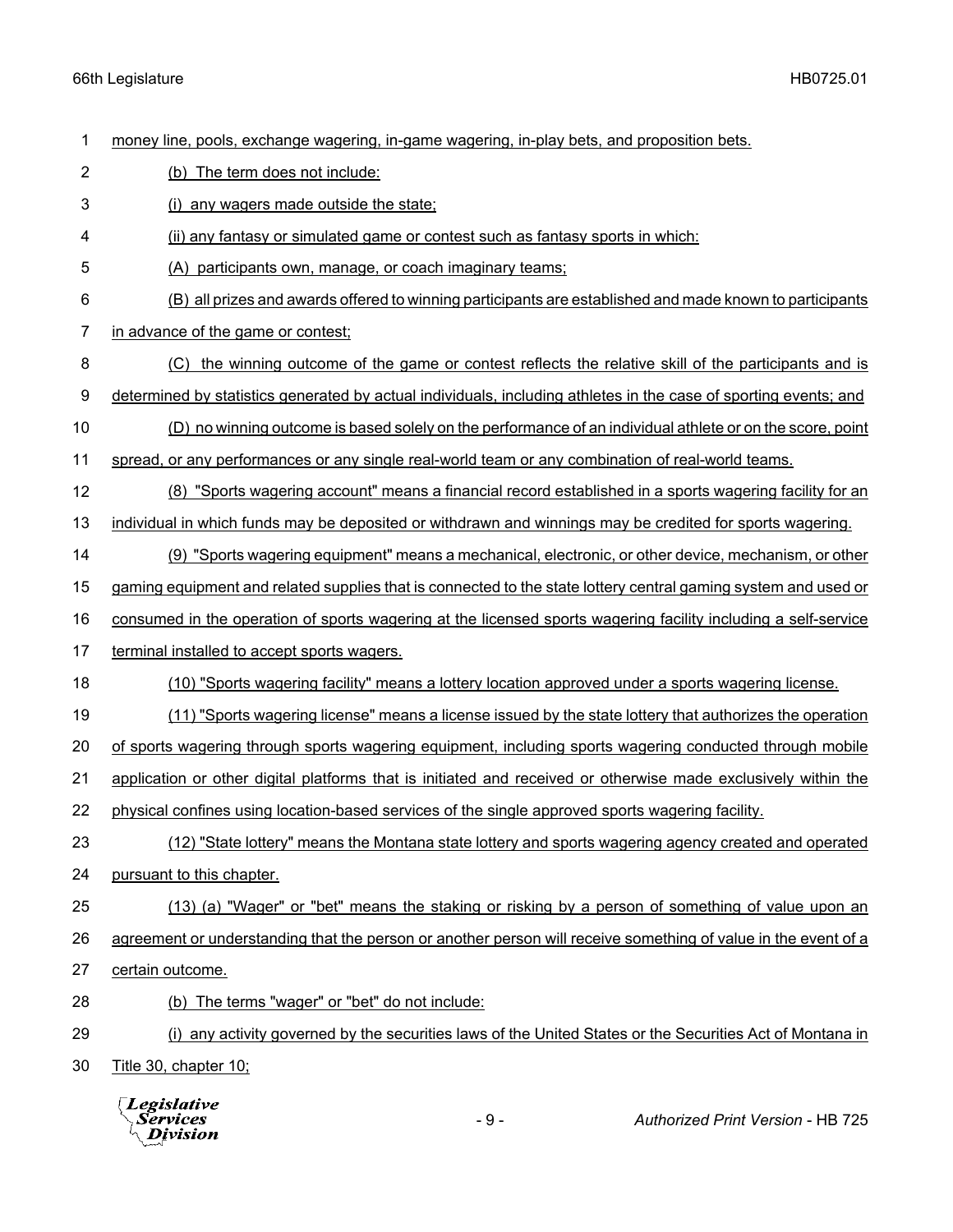| 1  | (ii) a contract of indemnity or guarantee, including a contract for insurance; or                                   |
|----|---------------------------------------------------------------------------------------------------------------------|
| 2  | (iii) participation in any game or contest in which the participants do not stake or risk anything of value         |
| 3  | other than personal efforts of the participants in playing the game or contest or obtaining access to the internet, |
| 4  | or points or credits that the sponsor of the game or contest provides to participants free of charge and that can   |
| 5  | be used or redeemed only for participation in games or contests offered by the sponsor."                            |
| 6  |                                                                                                                     |
| 7  | Section 6. Section 23-7-110, MCA, is amended to read:                                                               |
| 8  | "23-7-110. Penalties. It is a misdemeanor, punishable by a fine not to exceed \$500 or imprisonment                 |
| 9  | in the county jail for a term not to exceed 6 months, or both, to knowingly or purposely:                           |
| 10 | (1) require an employee to sell lottery tickets, or chances, or sports wagering in violation of 23-7-301(9);        |
| 11 | (2) violate 23-7-301(11);                                                                                           |
| 12 | (3) sell a lottery ticket, or chance, wager, or bet to a person under 18 years of age;                              |
| 13 | $(4)$ violate subsection $(3)$ or $(4)$ of 23-7-302;                                                                |
| 14 | (5) serve as a commissioner, director, assistant director, employee, or licensed agent of the state lottery         |
| 15 | in violation of 23-7-306;                                                                                           |
| 16 | (6) violate 23-7-307;                                                                                               |
| 17 | (7) violate 23-7-310; or                                                                                            |
| 18 | (8) influence the winning of a prize through the use of coercion, fraud, deception, or tampering with               |
| 19 | lottery or sports wagering equipment or materials."                                                                 |
| 20 |                                                                                                                     |
| 21 | Section 7. Section 23-7-201, MCA, is amended to read:                                                               |
| 22 | State lottery and sports wagering commission -- allocation -- composition --<br>"23-7-201.                          |
| 23 | compensation -- quorum. (1) There is a state lottery and sports wagering commission.                                |
| 24 | (2) The commission consists of five members, who shall reside in Montana, appointed by the governor.                |
| 25 | (3) At least one commissioner must have 5 years of experience as a law enforcement officer. At least                |
| 26 | one commissioner must be an attorney admitted to the practice of law in Montana. At least one commissioner          |
| 27 | must be a certified public accountant licensed in Montana.                                                          |
| 28 | (4) After initial appointments, each commissioner must be appointed to a 4-year term of office, and the             |
| 29 | terms must be staggered.                                                                                            |
| 30 | (5) A commissioner may be removed by the governor for good cause. An office that for any reason                     |
|    |                                                                                                                     |

- 10 - *Authorized Print Version* - HB 725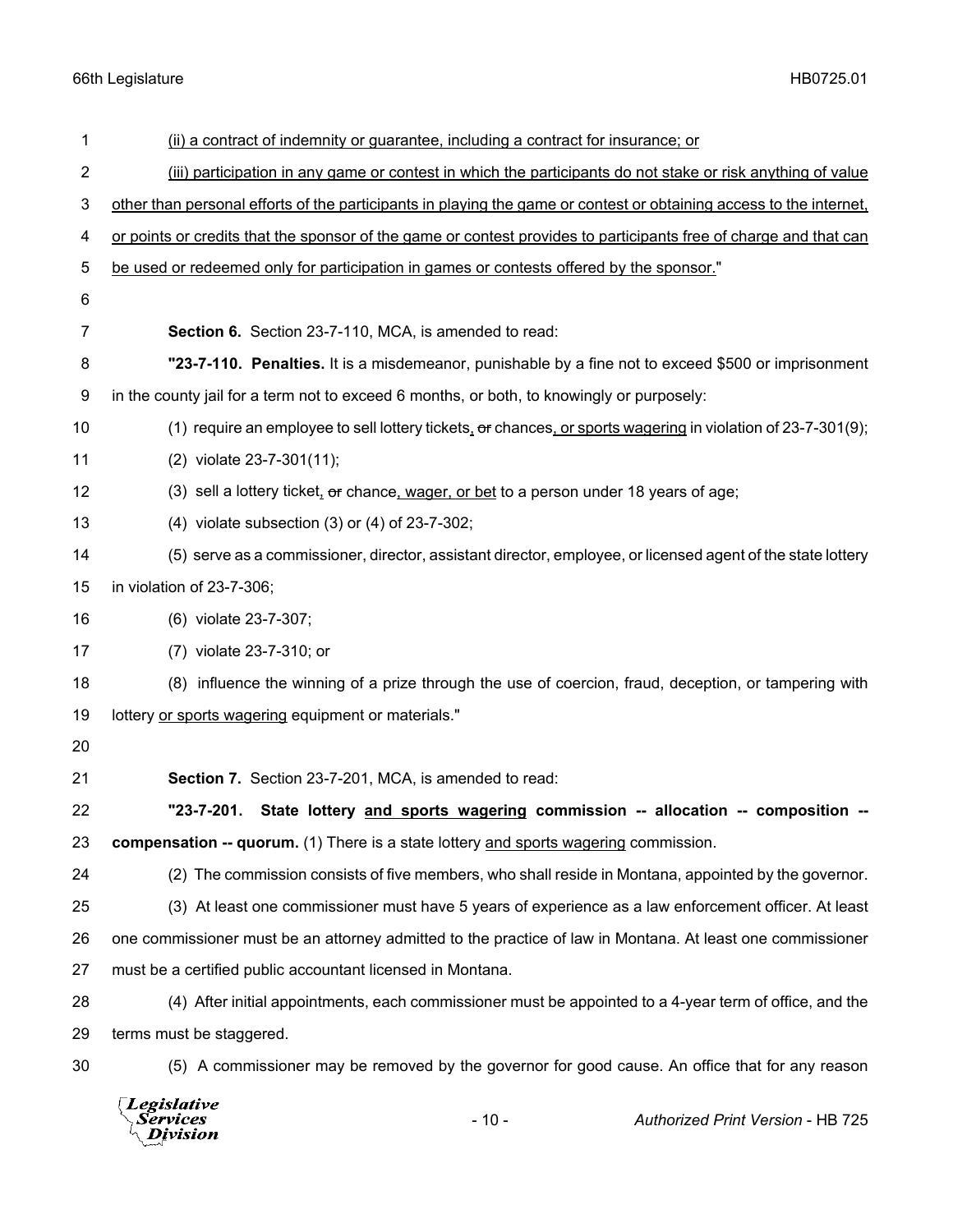becomes vacant must be filled within 30 days by the governor, and the commissioner filling the vacancy shall serve for the rest of the unexpired term.

(6) The commission shall elect one of its members as presiding officer.

 (7) Three or more commissioners constitute a quorum to do business, and action may be taken by a majority of a quorum.

 (8) Commissioners are entitled to compensation, to be paid out of the state lottery fund, at the rate of \$50 for each day in which they are engaged in the performance of their duties and are entitled to travel, meals, and lodging expenses, to be paid out of the state lottery fund, as provided for in Title 2, chapter 18, part 5.

 (9) The commission is allocated to the department of administration for administrative purposes only as prescribed in 2-15-121."

**Section 8.** Section 23-7-202, MCA, is amended to read:

**"23-7-202. Powers and duties of commission.** The commission shall:

14 (1) establish and operate a state lottery and may not become involved in any other gambling or gaming; (2) determine policies for the operation of the state lottery, supervise the director and the staff, and meet with the director at least once every 3 months to make and consider recommendations, set policies, determine types and forms of lottery and sports wagering games to be operated by the state lottery, and transact other necessary business;

 (3) maximize the net revenue paid to the state general fund and to the Montana STEM scholarship program special revenue account under 23-7-402 and ensure that all policies and rules adopted further revenue maximization;

22 (4) subject to 23-7-402(1), determine the percentage of the money paid for tickets, or chances, wagers, or bets to be paid out as prizes;

(5) determine the price of each ticket, or chance, wager, or bet and the number and size of prizes;

(6) provide for the conduct of drawings of winners of lottery games and sports wagering;

26 (7) carry out, with the director, a continuing study of the state lotteries of state lottery in Montana and 27 other states states' lotteries and sports wagering operations to make the state lottery more efficient, profitable,

and secure from violations of the law;

(8) study and may enter into agreements with:

(a) other lottery states and countries to offer lottery games; or

**Legislative** Services **Division** 

- 11 - *Authorized Print Version* - HB 725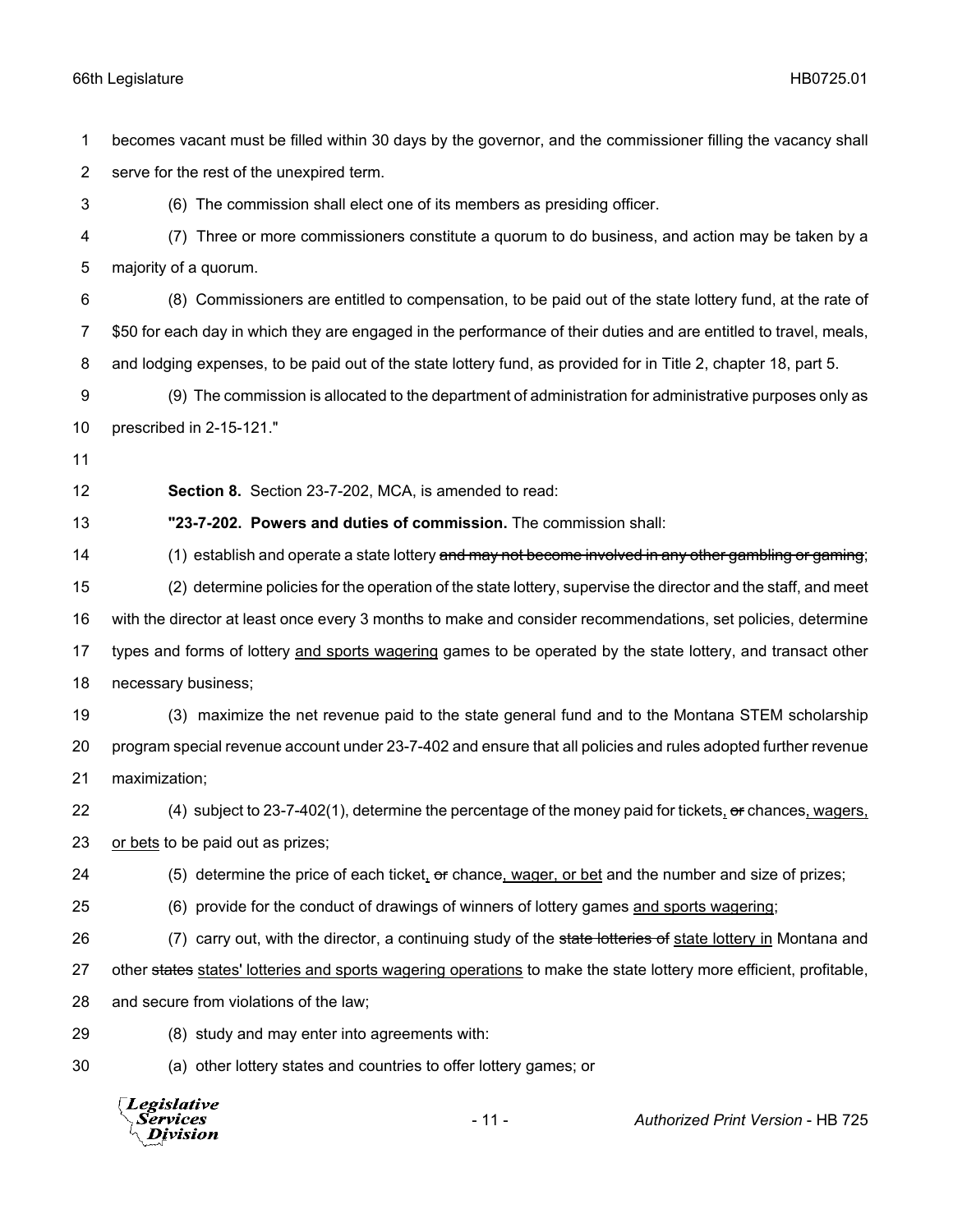states and other countries; (9) prepare quarterly and annual reports on all aspects of the operation of the state lottery, including but not limited to types of games, gross revenue, prize money paid, operating expenses, net revenue to the state, contracts with gaming suppliers, and recommendations for changes to this part, and deliver a copy of each report to the governor, the department of administration, the legislative auditor, the president of the senate, the speaker of the house of representatives, and each member of the appropriate committee of each house of the legislature as determined by the president of the senate and the speaker of the house; and 9 (10) adopt rules relating to lottery and sports wagering staff sales incentives or bonuses and sales agents' 10 commissions and any other rules necessary to carry out this part, including but not limited to: (a) acceptance of wagers on a sports event or a series of sports events; (b) the type of wagering tickets that may be used; (c) method of issuing tickets; 14 (d) method of accounting and associated reporting minimums to be used by sales agent; (e) sales agent licensing requirements and prohibitions; (f) method of age verification; (g) player exclusion requirements; (h) protections for an individual placing a wager; (i) contribution and participation in responsible gaming and consumer protection activities and programs; and (j) ensuring game integrity through monitoring and reporting of suspicious betting activity and equipment tampering." **Section 9.** Section 23-7-210, MCA, is amended to read: **"23-7-210. Director -- appointment -- compensation -- qualifications.** (1) The director must be appointed by the governor and shall hold office at the pleasure of the governor. (2) The director must be qualified by training and experience to direct the state lottery, including sports wagering. The director must be a full-time employee and may not engage in any other occupation. (3) The director's salary is equal to 90% of the salary of the director of the department of administration." 

(b) an association for the purpose of participating in multistate lottery games or games offered in other

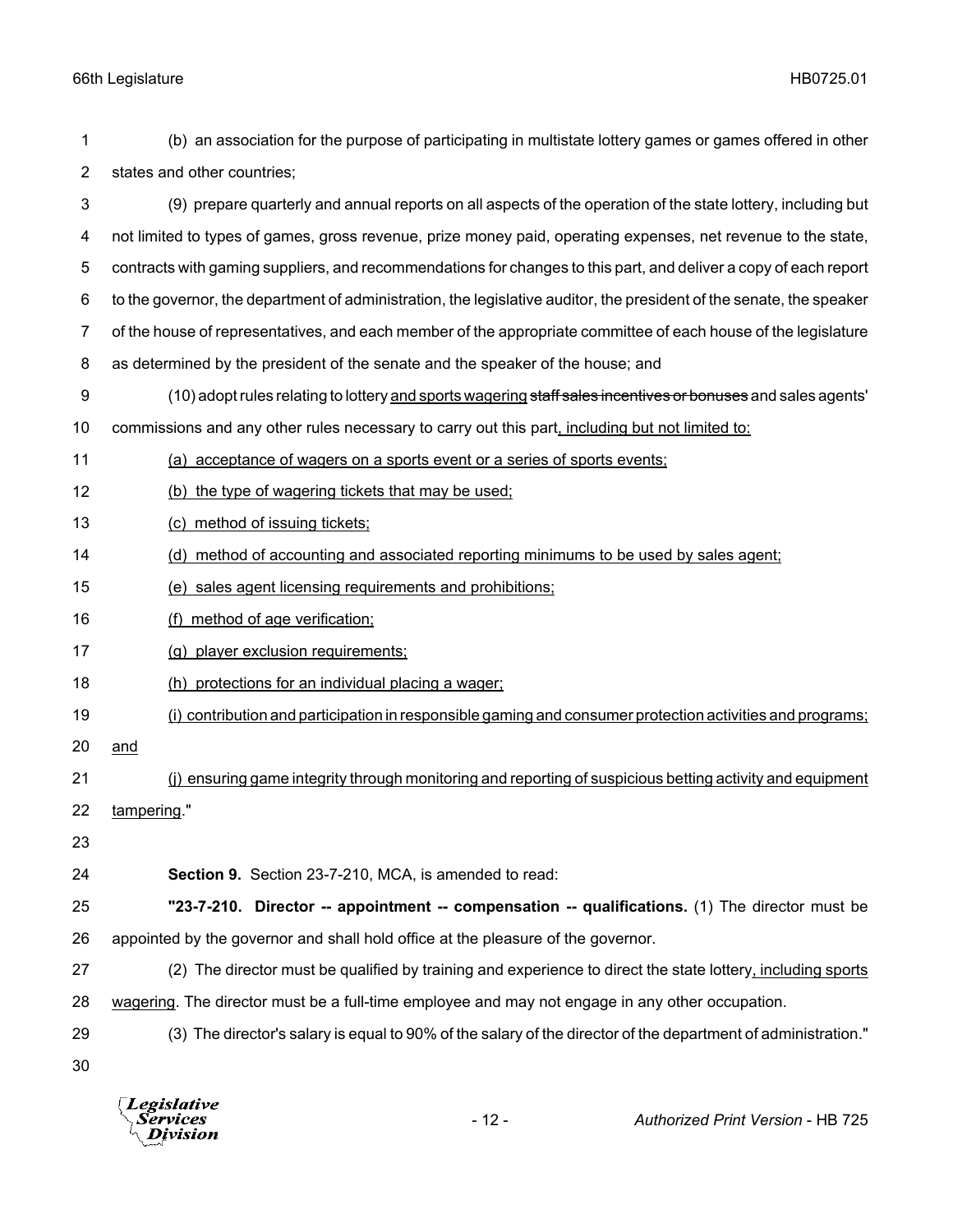**Section 10.** Section 23-7-211, MCA, is amended to read: **"23-7-211. Powers and duties of director.** (1) The director shall: (a) administer the operation of the state lottery in accordance with this chapter and the rules and other directives of the commission; (b) appoint an assistant director for security and employ and direct personnel necessary to the operation of the state lottery; 7 (c) license lottery ticket, or chance, and sports wagering sales agents and suspend or revoke licenses pursuant to this chapter and commission rules; and (d) maintain, with the assistant director for security, the security of the state lottery. (2) (a) With the concurrence of the commission or pursuant to commission rules, the director may enter into contracts for materials, equipment, and supplies to be used in the operation of the state lottery, for the design 12 and installation of games, for consultant services, for promotion of the lottery, for the sale of tickets, and chances, wagers, and bets, and for other services. The state shall provide for management, security, and internal audit control. (b) When a contract is awarded, a performance bond satisfactory to and in an amount determined by the commission and executed by a surety company authorized to do business in this state or otherwise secured in a manner satisfactory to the commission must be delivered to the commission. The requirements for this bond must be at least as stringent as those stated in 18-4-312(3)." **Section 11.** Section 23-7-212, MCA, is amended to read: **"23-7-212. Assistant director for security -- qualifications -- duties -- compensation.** (1) The director shall appoint an assistant director for security, who serves at the pleasure of the director. (2) The assistant director for security must be qualified by training and experience, have at least 5 years of law enforcement experience, and be knowledgeable and experienced in computer security. (3) The assistant director for security: (a) must be responsible for a security division to ensure security, honesty, fairness, and integrity in the 27 operation and administration of the state lottery, including but not limited to an examination of the background 28 of all prospective employees, ticket or chance sales agents, lottery and sports wagering vendors, and lottery contractors. The security division is designated a law enforcement agency for the purpose of administering this chapter.

**Legislative** 'ervices Division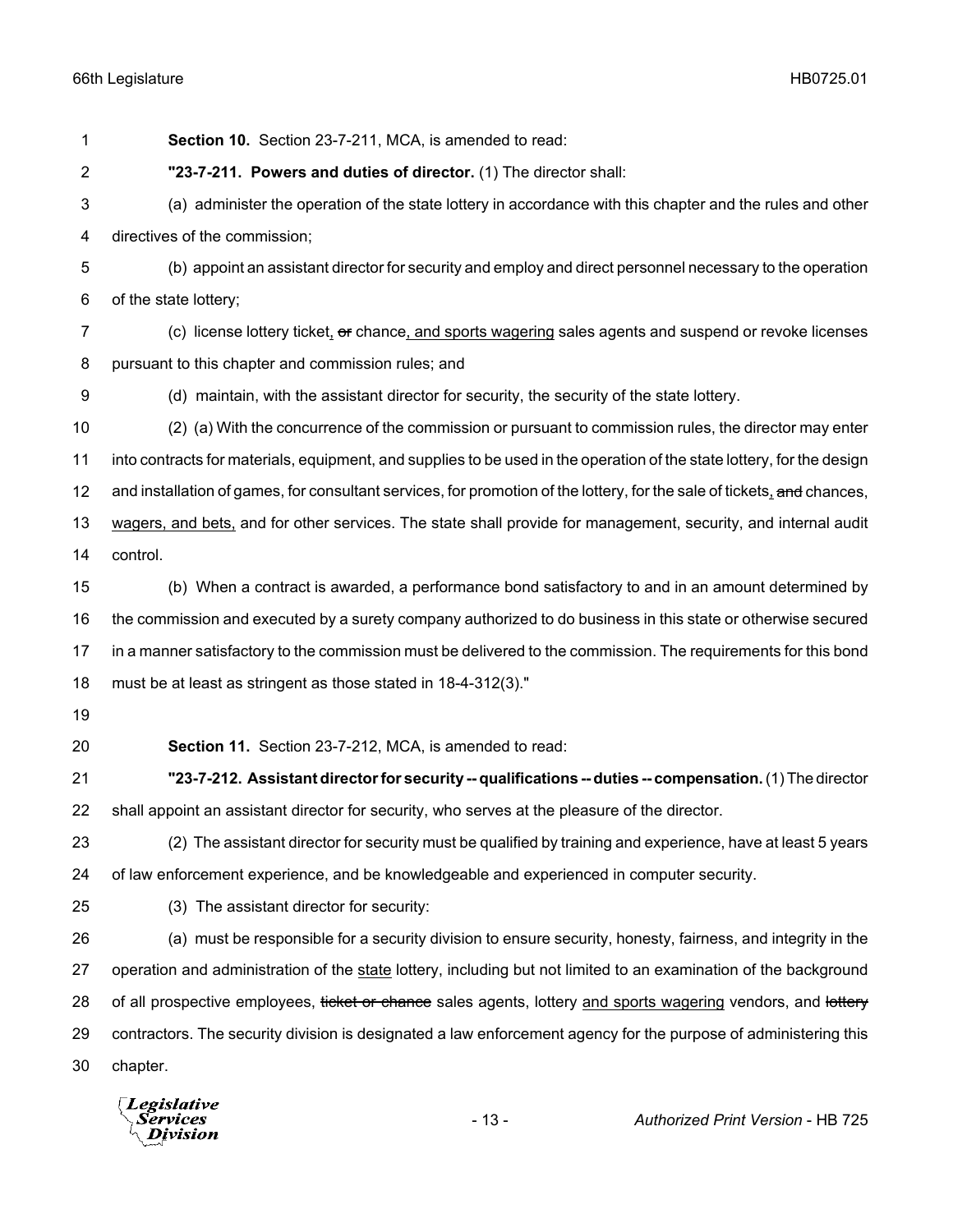| 1              | (b) shall, in conjunction with the director, confer with the attorney general or the attorney general's            |
|----------------|--------------------------------------------------------------------------------------------------------------------|
| $\overline{2}$ | designee to promote and ensure security, honesty, fairness, and integrity of the operation and administration of   |
| 3              | the state lottery and establish a memorandum of understanding that contemplates investigatory and regulatory       |
| 4              | collaboration and assistance between the department of justice and the state lottery as considered necessary       |
| 5              | by both parties; and                                                                                               |
| 6              | (c) shall, in conjunction with the director, report any alleged violation of law to the attorney general, the      |
| 7              | legislative auditor, and any other appropriate law enforcement authority for further investigation and action.     |
| 8              | (4) The salary of the assistant director for security is equal to 90% of the salary of the director of the         |
| 9              | lottery."                                                                                                          |
| 10             |                                                                                                                    |
| 11             | Section 12. Section 23-7-301, MCA, is amended to read:                                                             |
| 12             | "23-7-301. Ticket or chance sales Sales agents -- licenses. (1) Lottery tickets, or chances, wagers,               |
| 13             | or bets may be sold only by ticket or chance a sales agents agent licensed by the director in accordance with this |
| 14             | section.                                                                                                           |
| 15             | (2) The commission shall by rule determine the places at which state lottery game games and sports                 |
| 16             | wagering tickets, or chances, wagers, or bets may be sold.                                                         |
| 17             | (3) (a) Before issuing a license, the director shall consider:                                                     |
| 18             | (i) the financial responsibility and security of the applicant and the applicant's business or activity;           |
| 19             | (ii) the accessibility of the applicant's place of business or activity to the public; and                         |
| 20             | (iii) the sufficiency of existing licenses to serve the public convenience and the volume of the expected          |
| 21             | sales.                                                                                                             |
| 22             | (b) A person under 18 years of age may not sell lottery tickets, or chances, wagers, or bets.                      |
| 23             | (c) A license as an agent to sell lottery tickets, or chances, or wagers and bets may not be issued to any         |
| 24             | person to engage in business exclusively as a lottery ticket, or chance, or sports wagering sales agent.           |
| 25             | (d) A license as an agent to sell wagers or bets may not be issued to any professional or collegiate               |
| 26             | sports:                                                                                                            |
| 27             | (i) athlete;                                                                                                       |
| 28             | (ii) coach;                                                                                                        |
| 29             | (iii) assistant coach;                                                                                             |
| 30             | (iv) team staff;                                                                                                   |
|                | Legislative<br>$-14-$<br>Authorized Print Version - HB 725<br>Services<br>Division                                 |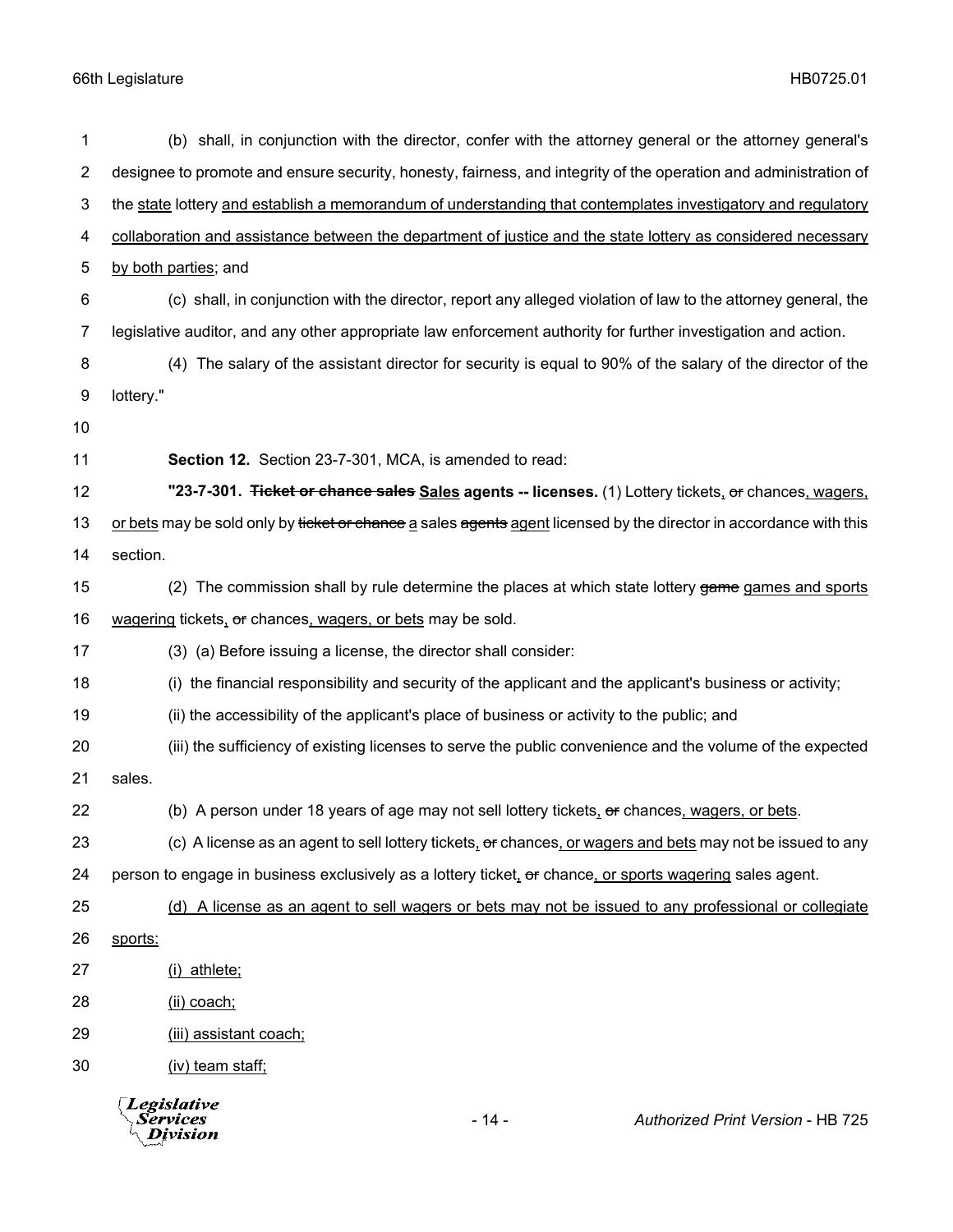| 1              | (v) team owner;                                                                                                  |
|----------------|------------------------------------------------------------------------------------------------------------------|
| $\overline{2}$ | (vi) referee; or                                                                                                 |
| 3              | (vii) employee.                                                                                                  |
| 4              | (4) The director may issue temporary licenses upon conditions that the director considers necessary.             |
| 5              | License applicants shall pay a \$50 fee to cover the cost of investigating and processing the<br>(5)             |
| $\,6$          | application. (a) Two license types are available:                                                                |
| 7              | (i) lottery only; and                                                                                            |
| 8              | (ii) sports wagering only.                                                                                       |
| 9              | (b) License applicants shall complete the application process pursuant to this chapter and corresponding         |
| 10             | administrative rules.                                                                                            |
| 11             | (6) The director may require a bond from any licensed agent in an amount provided in the commission's            |
| 12             | rules and may purchase a blanket bond covering the activities of licensed agents.                                |
| 13             | (7) A licensed agent shall display the license or a copy of the license conspicuously in accordance with         |
| 14             | the commission's rules.                                                                                          |
| 15             | (8) A license is not assignable or transferable.                                                                 |
| 16             | (9) An employee of a ticket or chance sales agent may not be required to sell lottery game tickets, or           |
| 17             | chances, or wagers or bets if the sale is against the employee's religious or moral beliefs.                     |
| 18             | (10) Sales agents are entitled to a commission of no more than 10% of the face value of tickets and              |
| 19             | chances that they purchase from the lottery and do not return and no more than 10% of the face value of a wager  |
| 20             | or bet. However, to further the sale of lottery products and sports wagering, the lottery commission may adopt   |
| 21             | rules providing additional commissions to sales agents based on incremental sales. Commissions may not come      |
| 22             | from that part of all gross revenue that is net revenue and is paid to the general fund. The commissions are     |
| 23             | statutorily appropriated, as provided in 17-7-502, to the lottery.                                               |
| 24             | (11) Each sales agent shall keep a complete and up-to-date set of records and accounts fully showing             |
| 25             | the agent's sales and provide it for inspection upon request of the commission, the director, the department of  |
| 26             | administration, the office of the legislative auditor, or the office of the attorney general.                    |
| 27             | (12) Sales agents may pay the state lottery only by check, bankdraft, electronic funds transfer, or other        |
| 28             | recorded, noncash, financial transfer method as determined by the director.                                      |
| 29             | (13) A license may be suspended or revoked for failure to maintain the license qualifications provided           |
| 30             | in subsection (3) or for violation of any provision of this chapter or a commission rule. Prior to suspension or |
|                | Legislative<br>$-15-$<br>Authorized Print Version - HB 725<br>Services<br>Division                               |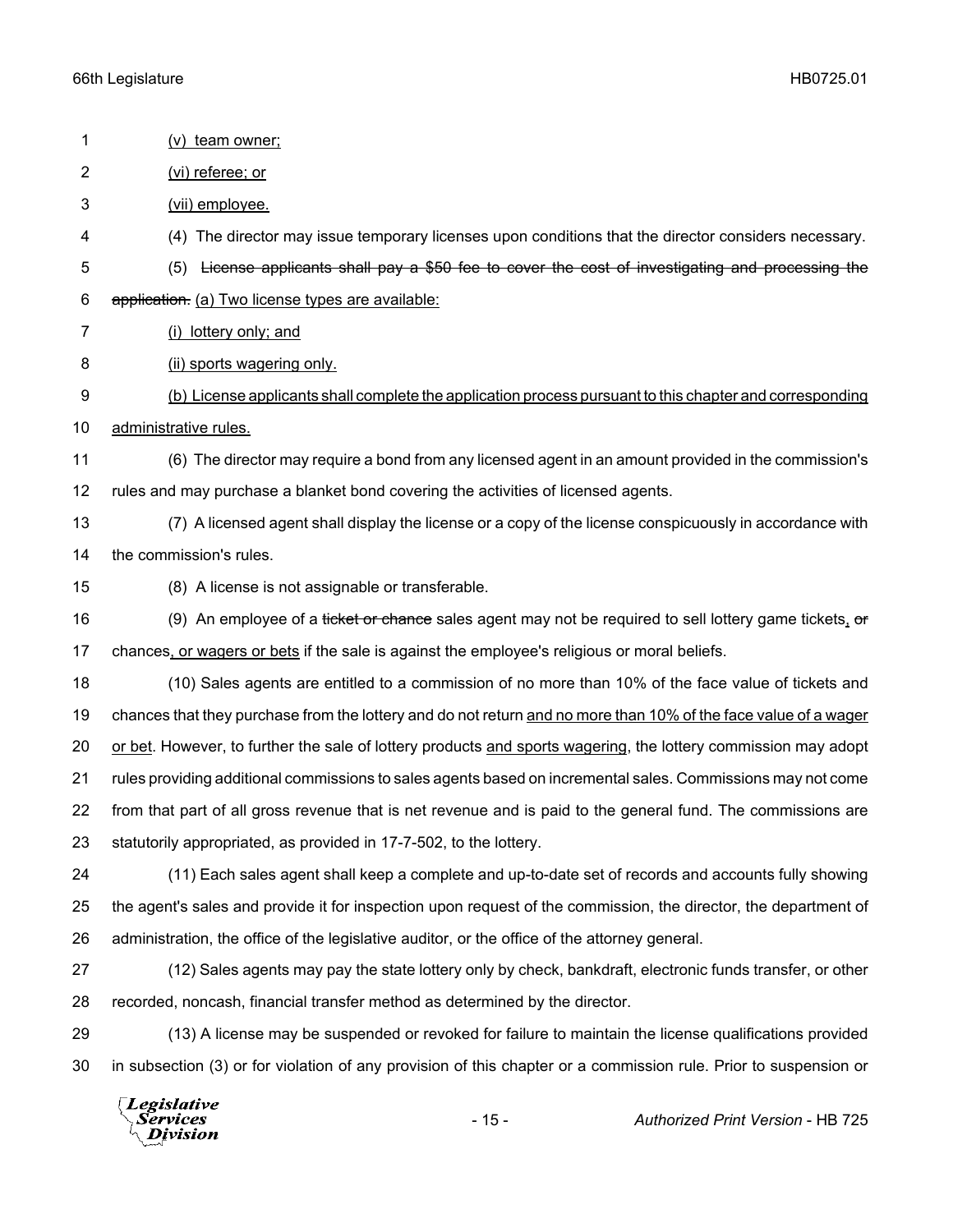revocation, the licensee must be given notice and an opportunity for a hearing."

- 
- 

**Section 13.** Section 23-7-302, MCA, is amended to read:

 **"23-7-302. Sales restrictions.** (1) The price of each lottery game ticket, or chance, wager, or bet must 5 be clearly stated on the ticket, or chance, wager, or bet. The price of a lottery game chance vended by a machine or electronic device must be clearly stated on the machine or device.

7 (2) Tickets, and chances, wagers, or bets may not be sold to or purchased by persons under 18 years of age.

9 (3) Tickets, and chances, wagers, or bets may not be purchased on credit. Tickets, chances, wagers, 10 or bets may be purchased only with cash, or a check, or debit card and may not be purchased on credit.

- 11 (4) Tickets, and chances, wagers, or bets may not be sold to or purchased by commissioners, the director, the director's staff, gaming suppliers doing business with the state lottery, suppliers' officers and employees, employees of any firm auditing or investigating the state lottery, governmental employees auditing
- or investigating the state lottery, or members of their households.
- 15 (5) The names of elected officials may not appear on any ticket, or chance, wager, or bet."
- 

**Section 14.** Section 23-7-305, MCA, is amended to read:

 **"23-7-305. Disclosure of odds.** The director shall make adequate disclosure of the odds or payoffs with 19 respect to each state lottery game or sports wager by stating how to find the odds or payoffs in lottery game 20 advertisements and by posting how to find the odds or payoffs at each place in which tickets, or chances, wagers, 21 or bets are sold."

**Section 15.** Section 23-7-306, MCA, is amended to read:

 **"23-7-306. Felony and gambling-related convictions -- ineligibility for lottery or sports wagering positions.** A person who has been convicted of a felony or a gambling-related offense under federal law or the law of any state may not be a commissioner, director, assistant director, employee of the state lottery, or licensed 27 ticket or chance sales agent. To determine a person's suitability for the position of commissioner, director, assistant director, or employee of the state lottery, the person shall submit the person's fingerprints to the department of justice. The department shall examine the fingerprints, and if a disqualifying record is not found, the department shall forward the fingerprints to the federal bureau of investigation for a national criminal history

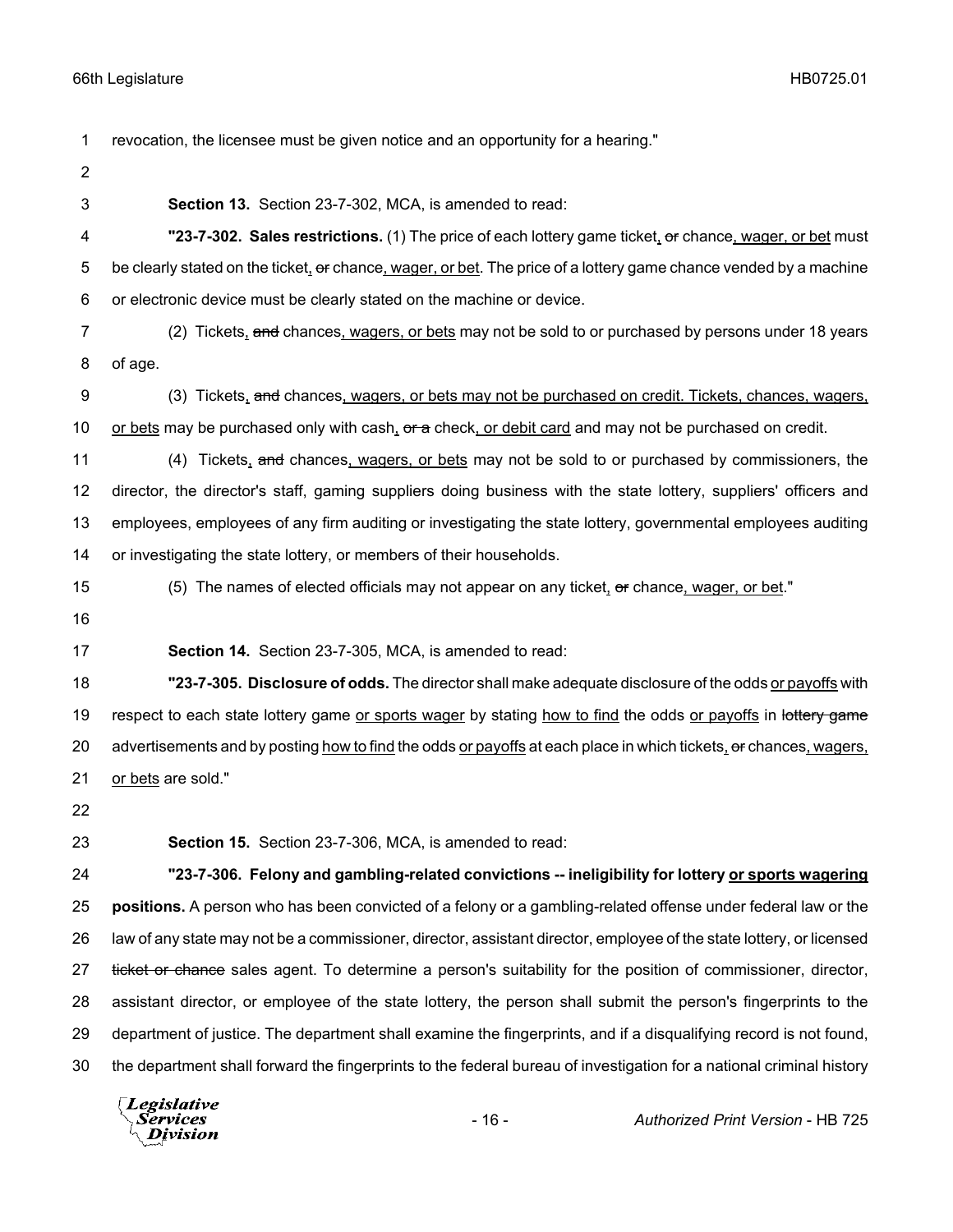Services **Division** 

 check. This section applies to lottery tickets, chances, wagers, and bets." **Section 16.** Section 23-7-307, MCA, is amended to read: **"23-7-307. Conflict of interest.** A commissioner, director, assistant director, state lottery employee, 5 licensed ticket or chance sales agent, or member of a listed person's household may not have a financial interest in any gaming supplier or any contract between the state lottery and a gaming supplier or accept any gift or thing of value from a gaming supplier." **Section 17.** Section 23-7-310, MCA, is amended to read: **"23-7-310. Disclosures by gaming suppliers.** (1) A person, firm, association, or corporation that submits a bid or proposal for a contract to supply lottery or sports wagering equipment, tickets, or other material or consultant services for use in the operation of the state lottery shall disclose at the time of the bid or proposal: (a) the supplier's business name and address and the names and addresses of the following: (i) if the supplier is a partnership, all of the general and limited partners; (ii) if the supplier is a trust, the trustee and all persons entitled to receive income or benefit from the trust; (iii) if the supplier is an association, the members, officers, and directors; (iv) if the supplier is a corporation, the officers, directors, and each owner or holder, directly or indirectly, of any equity security or other evidence of ownership of any interest in the corporation. However, in the case of owners or holders of publicly held equity securities of a publicly traded corporation, only the names and addresses of those owning or holding 5% or more of the publicly held securities must be disclosed. (v) if the supplier is a subsidiary company, each intermediary company, holding company, or parent company involved with the subsidiary company and the officers, directors, and stockholders of each. However, in the case of owners or holders of publicly held securities of an intermediary company, holding company, or parent company that is a publicly traded corporation, only the names and addresses of those owning or holding 5% or more of the publicly held securities must be disclosed. (b) if the supplier is a corporation, all the states in which the supplier is authorized to do business and the nature of that business; (c) other jurisdictions in which the supplier has contracts to supply gaming materials, equipment, or consultant services; (d) the details of any conviction, state or federal, of the supplier or any person whose name and address **Legislative** 

- 17 - *Authorized Print Version* - HB 725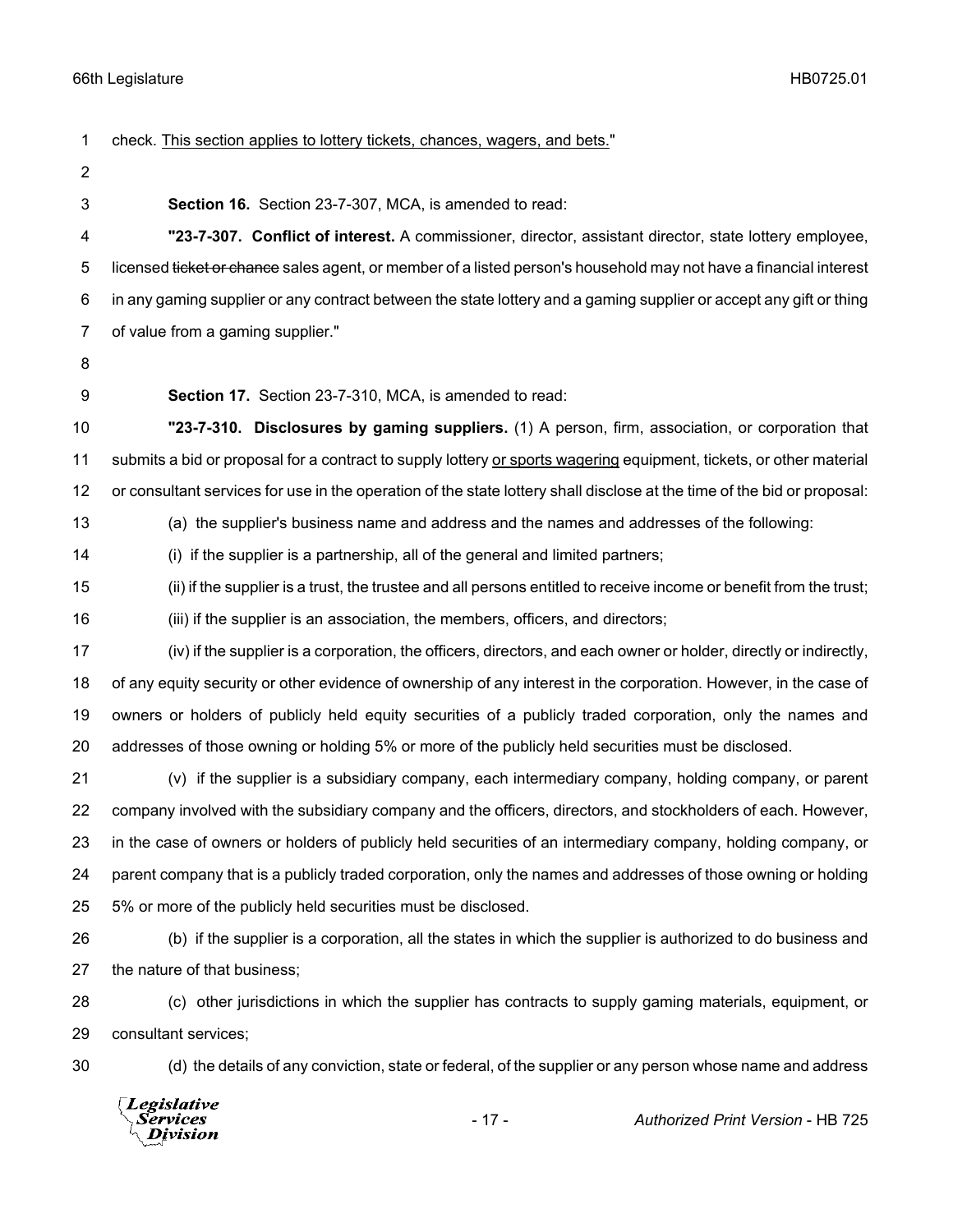are required by subsection (1)(a) of a criminal offense punishable by imprisonment for more than 1 year;

 (e) the details of any disciplinary action taken by any state against the supplier or any person whose name and address are required by subsection (1)(a) regarding any matter related to gaming consultant services or the selling, leasing, offering for sale or lease, buying, or servicing of gaming materials or equipment;

(f) audited annual financial statements for the preceding 5 years;

 (g) a statement of the gross receipts realized in the preceding year from gaming consultant services and the sale, lease, or distribution of gaming materials or equipment to states operating lotteries and to private persons licensed to conduct gambling, differentiating that portion of the gross receipts attributable to transactions with states operating lotteries from that portion of the gross receipts attributable to transactions with private persons licensed to conduct gambling;

(h) the name and address of any source of gaming materials or equipment for the supplier;

 (i) the number of years the supplier has been in the business of supplying gaming consultant services or gaming materials or equipment; and

 (j) any other information, accompanied by any documents the commission by rule may reasonably require as being necessary or appropriate in the public interest to accomplish the purposes of this chapter.

 (2) A person, firm, association, or corporation contracting to supply gaming equipment or materials or consultant services to the state for use in the operation of the state lottery may not have any financial interest in 18 any person, firm, association, or corporation licensed as a ticket or chance sales agent.

 (3) A contract for supplying consultant services or gaming materials or equipment for use in the operation of the state lottery is not enforceable against the state unless the requirements of this section have been fulfilled." 

- 
- 

**Section 18.** Section 23-7-311, MCA, is amended to read:

 **"23-7-311. Drawings for and payment of prizes -- unclaimed prizes.** (1) All drawings must be held 24 in public. The selection of winning tickets, chances, wagers, or bets may not be performed by an employee of the state lottery or by a member of the commission. All drawings may be witnessed by a professional staff employee of the legislative auditor's office, and all state lottery drawing equipment used in public drawings to select winning prizes or participants for prizes must be examined by the director's staff prior to and after each public drawing.

29 (2) The commission may by rule provide for the payment of prizes by ticket or chance sales agents, 30 whether or not the paying agent sold the winning ticket, or chance, wager, or bet whenever the amount of the

**Legislative** *Services* **Division**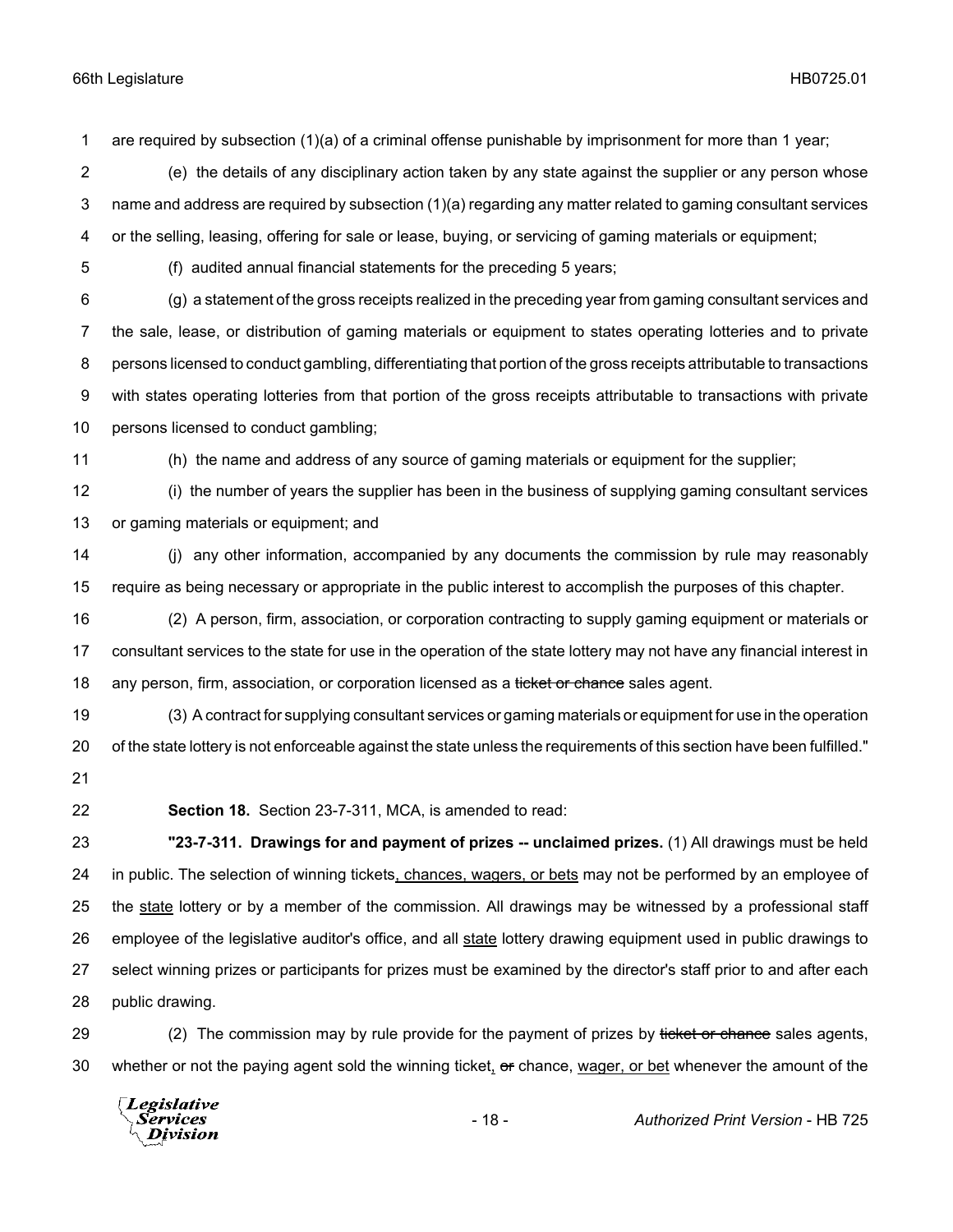1 prize is less than an amount set by commission rule. Payment may not be made directly by a machine or device 2 or by a computer terminal.

 (3) (a) Except as provided in subsection (3)(b), lottery jackpot prizes over \$100,000 may in the discretion of the commission be paid either in one lump sum or in equal yearly installments without interest over a period of not more than 20 years and in yearly installment payments of not less than \$20,000.

 (b) If the commission enters into an agreement under the provisions of 23-7-202(8) to participate in a lottery game for prizes of over \$100,000 that requires payment periods of more than 20 years or yearly installment payments of less than \$20,000 as a condition of participation, the commission may adopt the installment payment amounts and time periods necessary to comply with the conditions of the game.

 (4) Prizes not claimed within 6 months are forfeited and must be paid into the state lottery fund. No interest is due on a prize when a claim is delayed but made within 6 months.

 (5) The right to a prize is not assignable, but prizes may be paid to a deceased winner's estate or to a person designated by judicial order."

- 
- 

**Section 19.** Section 23-7-312, MCA, is amended to read:

 **"23-7-312. Lien on lottery and sports wagering winnings for debt collected by IV-D agency -- notice to agency -- payment to agency -- procedure.** (1) For purposes of this section, "IV-D agency" means the state child support enforcement agency created pursuant to Title IV-D of the Social Security Act and providing services under Title 40, chapter 5.

 (2) The IV-D agency shall periodically certify to the state lottery the names and social security numbers of persons owing a debt to or collected by the IV-D agency.

22 (3) Prior to the payment of lottery or sports wagering winnings in excess of \$600 the amount set by the commission, the state lottery shall check the name of the winner against the list of names and social security numbers of persons owing a debt to or collected by the IV-D agency.

 (4) (a) If the winner is on the list of persons owing a debt to or collected by the IV-D agency, the state lottery shall make a good faith attempt to notify the IV-D agency and the agency then has a lien against the winnings in the amount of the debt owed to or collected by the IV-D agency. The state lottery has no liability to the IV-D agency or the individual on whose behalf the IV-D agency is collecting the debt if the state lottery fails to match a winner's name to a name on the list or is unable to notify the IV-D agency of a match. The IV-D agency shall provide the state lottery with written notice of a support lien promptly upon the state lottery's notification of

**Legislative** *Services* **Division**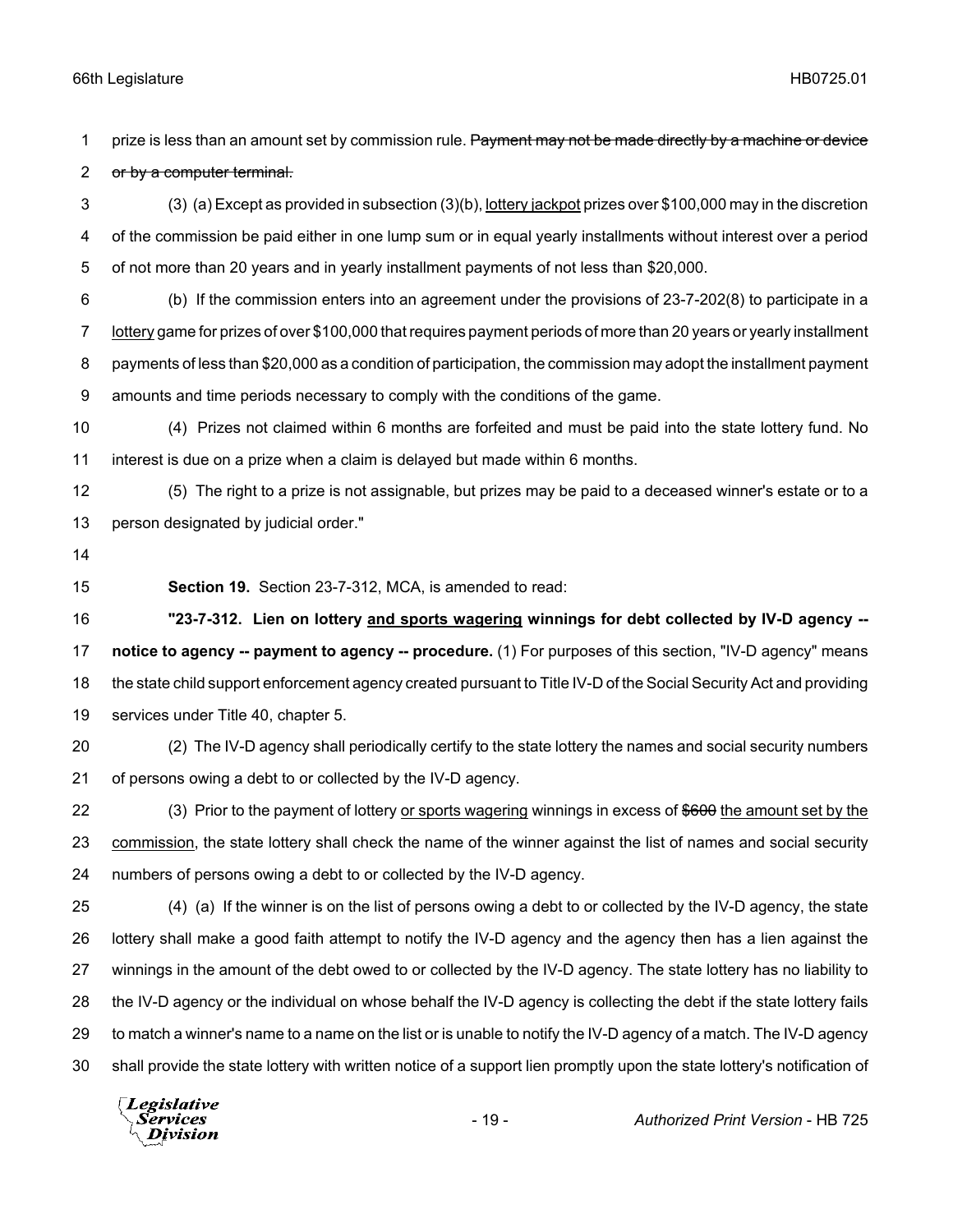a match.

2 (b) If the lottery winnings are to be paid through the state treasurer, the lottery winner is entitled to notice and opportunity for hearing under Title 17, chapter 4, part 1, prior to any offset of the debt against the winnings. 4 (c) If the lottery winnings are to be paid directly by the state lottery, the amount of the debt owed to or collected by the IV-D agency must be held by the state lottery for a period of 30 days from the state lottery's confirmation of the amount of the debt to allow the IV-D agency to institute any necessary garnishment or withholding proceedings. If a garnishment or withholding proceeding is not initiated within the 30-day period, the state lottery shall release the payment to the winner. (d) The IV-D agency, in its discretion, may release or partially release the support lien upon written notice to the state lottery.

(e) A support lien under this section is in addition to any other lien created by law."

**Section 20.** Section 23-7-401, MCA, is amended to read:

 **"23-7-401. State lottery fund.** There is a fund of the enterprise fund type, as defined in 17-2-102, to be known as the state lottery fund. The gross revenue from the state lottery, consisting of money from the sale of 16 lottery tickets, and chances, wagers, and bets, ticket or chance sales agent license fees, unclaimed prizes, or any other source, must be deposited in the fund, except that, at the discretion of the director, money for prizes paid immediately by a sales agent and money equaling the sales agent's commission may be drawn by a sales agent from the agent's gross revenue before depositing the gross revenue with the state lottery."

- 
- 

**Section 21.** Section 23-7-402, MCA, is amended to read:

 **"23-7-402. (Temporary) Disposition of revenue.** (1) A minimum of 45% of the money paid for tickets, 23 or chances, wagers, or bets must be paid out as prize money. The prize money is statutorily appropriated, as provided in 17-7-502, to the state lottery.

25 (2) Commissions paid to lottery ticket or chance sales agents are not a state lottery operating expense.

26 (3) Lottery State lottery contractor fees, which are fees paid to contracted state lottery vendors based on sales, must be paid from the state lottery enterprise fund. The money to pay lottery contractor fees is statutorily appropriated, as provided in 17-7-502, to the lottery.

 (4) (a) Except as provided in subsection (4)(b), that part of all gross revenue not used for the payment of prizes, commissions, and operating expenses, together with the interest earned on the gross revenue while

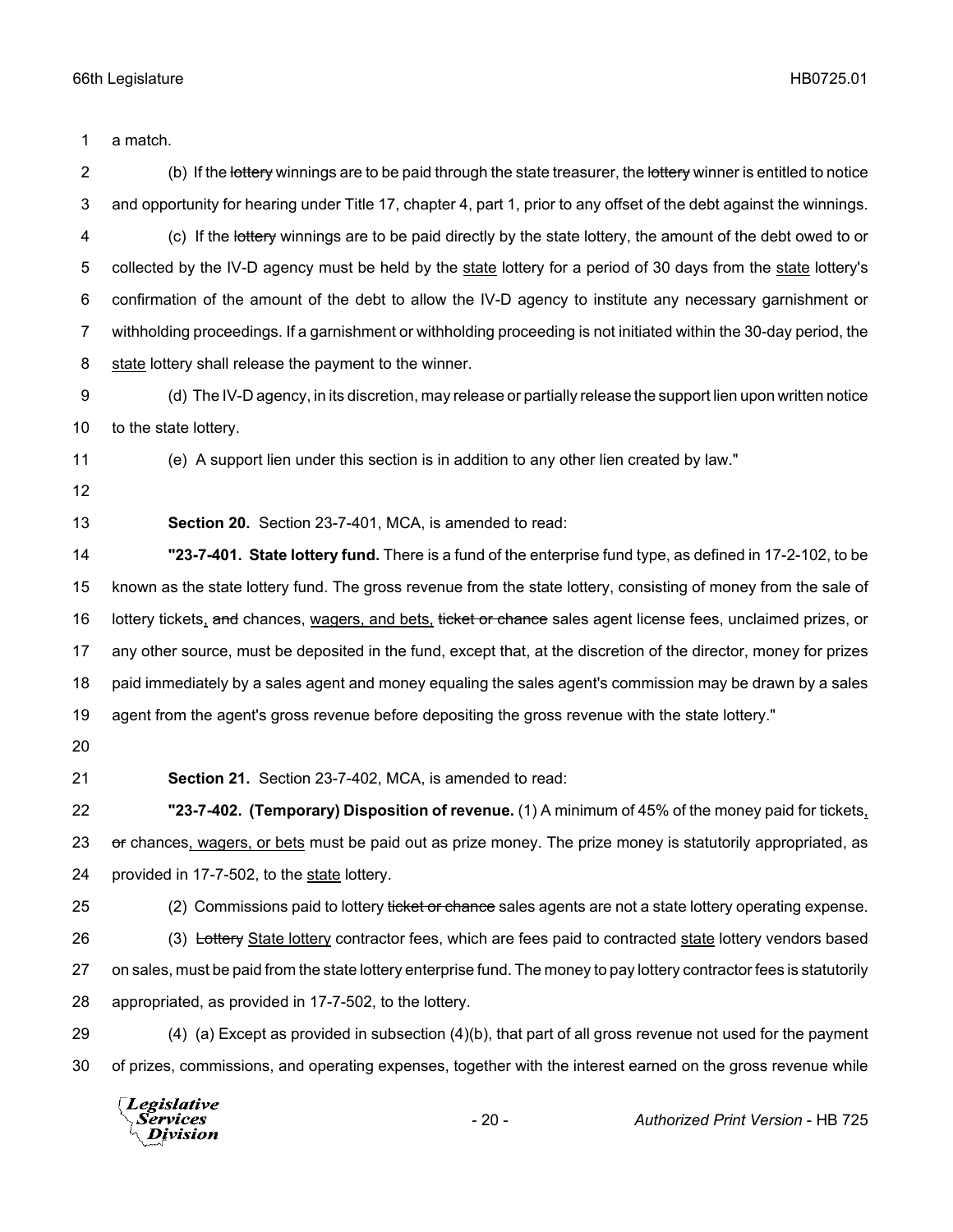the gross revenue is in the enterprise fund, is net revenue. Net revenue must be transferred quarterly from the enterprise fund established by 23-7-401 to the state general fund. Once the amount of net revenue transferred to the general fund during a fiscal year equals the amount transferred to the general fund in fiscal year 2015, any additional net revenue must be transferred to the Montana STEM scholarship program special revenue account established in 20-26-617.

 (b) For fiscal year 2016, prior to any net revenue being transferred to the general fund from the enterprise fund, \$400,000 of net revenue must be transferred from the enterprise fund to the Montana STEM scholarship special revenue account established in 20-26-617 for the purpose of distributing STEM scholarships pursuant to 20-26-614 through 20-26-617 during the 2015-2016 school year.

 (5) The spending authority of the lottery may be increased in accordance with this section upon review and approval of a revised operation plan by the office of budget and program planning. (Terminates June 30, 2019--sec. 3, Ch. 2, L. 2013.)

 **23-7-402. (Effective July 1, 2019) Disposition of revenue.** (1) A minimum of 45% of the money paid 14 for tickets, or chances, wagers, or bets must be paid out as prize money. The prize money is statutorily appropriated, as provided in 17-7-502, to the state lottery.

16 (2) Commissions paid to lottery ticket or chance sales agents are not a state lottery operating expense. (3) That part of all gross revenue not used for the payment of prizes, commissions, and operating expenses, together with the interest earned on the gross revenue while the gross revenue is in the enterprise fund, is net revenue. Net revenue must be transferred quarterly from the enterprise fund established by 23-7-401 to the state general fund. Once the amount of net revenue transferred to the general fund during a fiscal year equals the amount transferred to the general fund in fiscal year 2015, any additional net revenue must be transferred to the Montana STEM scholarship program special revenue account established in 20-26-617.

 (4) The spending authority of the state lottery may be increased in accordance with this section upon review and approval of a revised operation plan by the office of budget and program planning."

**Section 22.** Section 23-7-411, MCA, is amended to read:

 **"23-7-411. Audit of state lottery security.** (1) After the first 9 months of sales to the public and every 2 years after that, the office of the legislative auditor shall conduct or have conducted a comprehensive audit of all aspects of security in the operation of the state lottery. The costs of the audit are a state lottery operating expense and must be paid out of the state lottery fund. The audit must include:

**Legislative** *Services* **Division**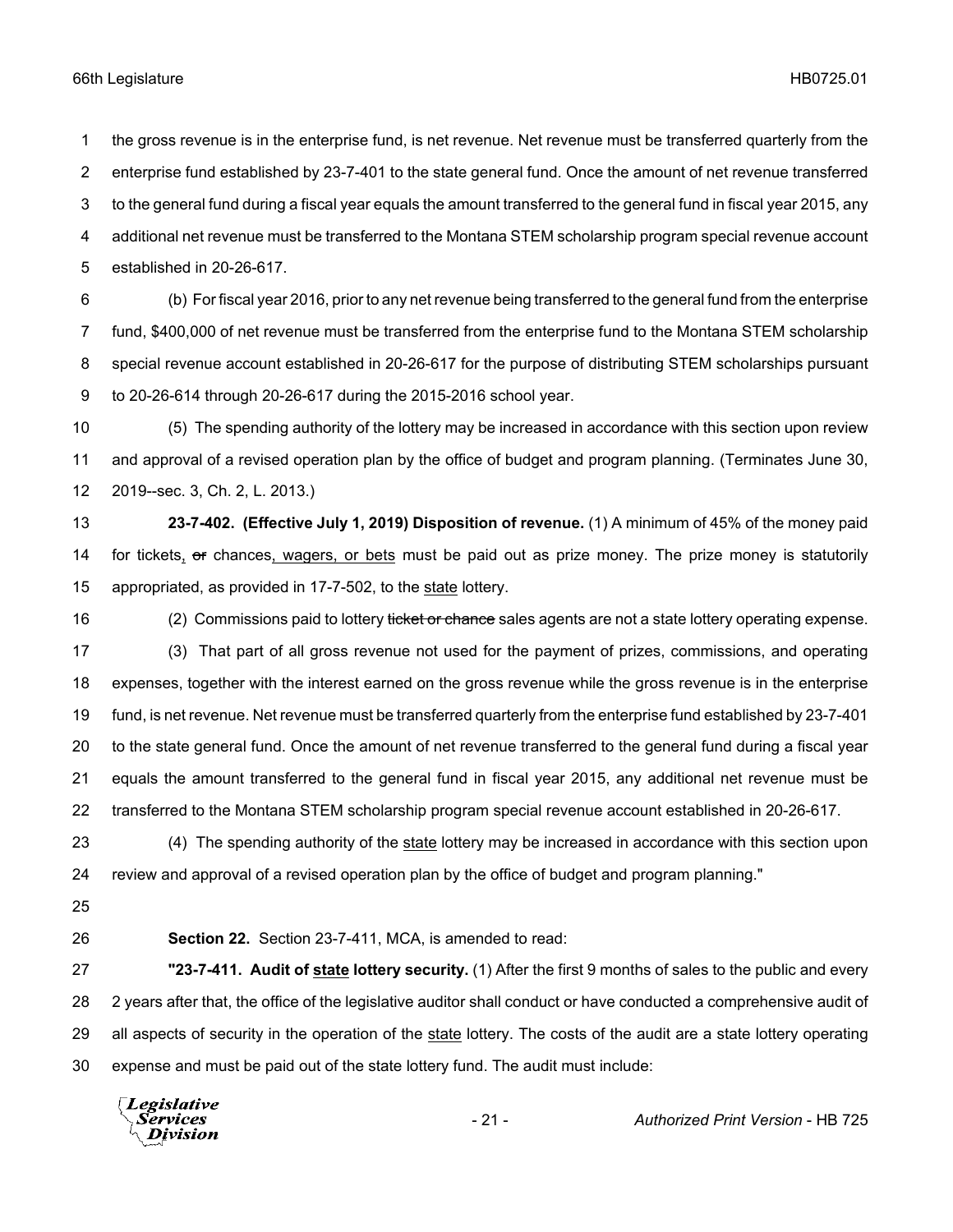| 1              | (a) personnel security;                                                                                                |
|----------------|------------------------------------------------------------------------------------------------------------------------|
| $\overline{c}$ | (b) lottery sales agent security;                                                                                      |
| 3              | (c) lottery contractor security;                                                                                       |
| 4              | (d) security of manufacturing operations of state lottery contractors;                                                 |
| 5              | (e) security against ticket, change, wager, or bet ticket or chance counterfeiting and alteration and other            |
| 6              | means of fraudulently winning;                                                                                         |
| 7              | (f) security of drawings among entries or finalists;                                                                   |
| 8              | (g) computer security;                                                                                                 |
| 9              | (h) data communications security;                                                                                      |
| 10             | (i) database security;                                                                                                 |
| 11             | (j) systems security;                                                                                                  |
| 12             | (k) lottery premises and warehouse security;                                                                           |
| 13             | (I) security in distribution;                                                                                          |
| 14             | (m) security involving validation and payment procedures;                                                              |
| 15             | (n) security involving unclaimed prizes;                                                                               |
| 16             | (o) security aspects applicable to each particular lottery game and sports wager;                                      |
| 17             | (p) security of drawings in games whenever winners are determined by drawings;                                         |
| 18             | (q) the completeness of security against locating winners in state lottery games with preprinted winners               |
| 19             | by persons involved in their production, storage, distribution, administration, or sales; and                          |
| 20             | (r) any other aspects of security applicable to any particular lottery game or sports wager and to the state           |
| 21             | lottery and its operations.                                                                                            |
| 22             | (2) The security audit report must be presented to the commission, the director, the governor, the                     |
| 23             | president of the senate, and the speaker of the house of representatives."                                             |
| 24             |                                                                                                                        |
| 25             | Section 23. Section 39-51-3206, MCA, is amended to read:                                                               |
| 26             | "39-51-3206. Collection of benefit overpayments. (1) A person who receives benefits not authorized                     |
| 27             | by this chapter shall repay to the department either directly or, as authorized by the department, by offset of future |
| 28             | benefits to which the claimant may be entitled, or by a combination of both methods, a sum equal to the amount         |
| 29             | of the overpayment.                                                                                                    |
| 30             | (2) The department may collect a benefit overpayment and any penalty:                                                  |

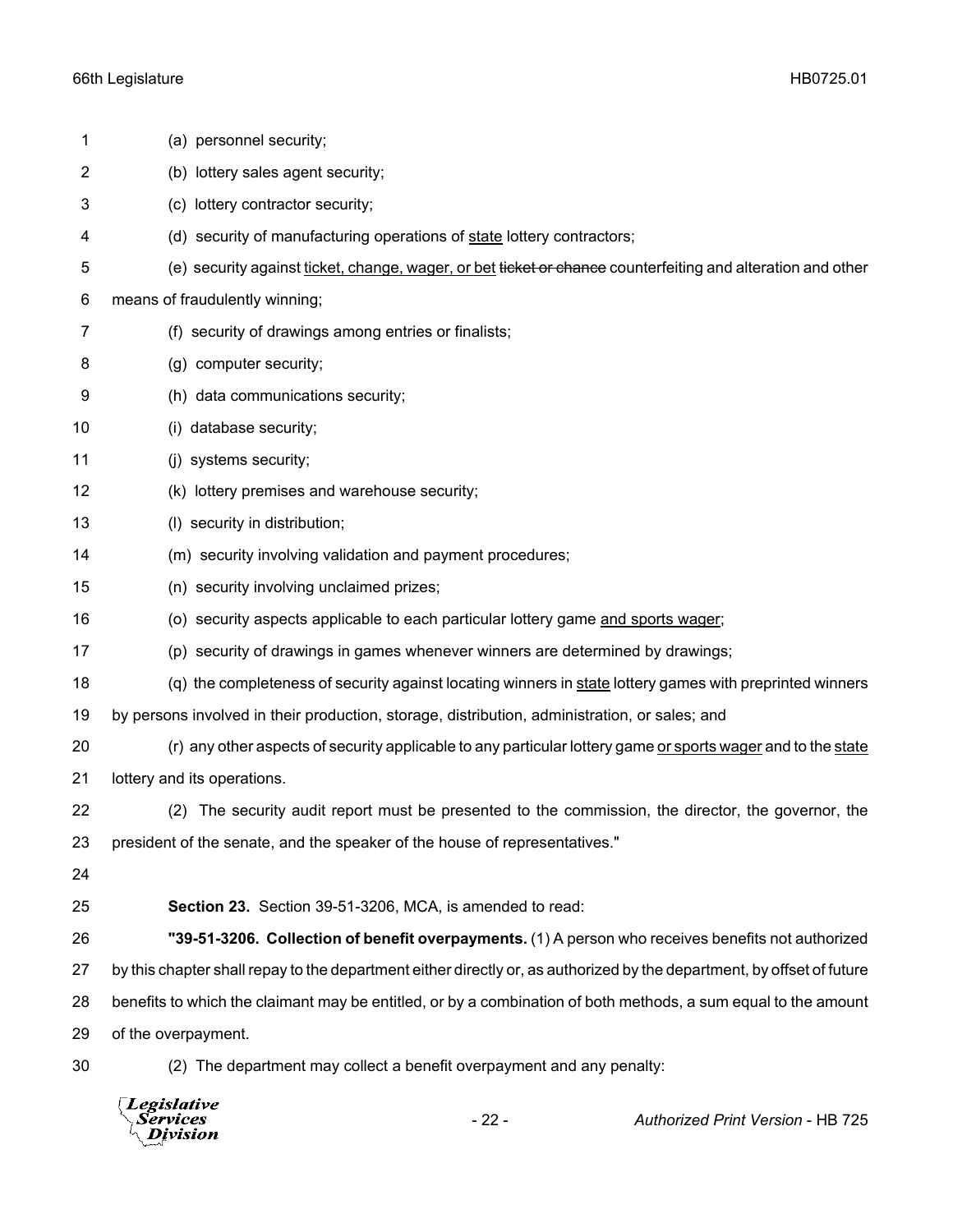| $\mathbf 1$    | (a) by having the claimant pay the amount owed directly to the department by check, money order, credit         |
|----------------|-----------------------------------------------------------------------------------------------------------------|
| $\overline{2}$ | card, debit card, or electronic funds transfer;                                                                 |
| 3              | (b) by offsetting the amount of the overpaid benefits owed against future unemployment benefits to be           |
| 4              | received by the claimant; or                                                                                    |
| 5              | (c) as provided in 39-51-3208.                                                                                  |
| 6              | (3) The claimant is responsible for any:                                                                        |
| $\overline{7}$ | (a) penalty established in accordance with 39-51-3201;                                                          |
| 8              | (b) costs or processing fees associated with using the repayment methods set out in subsection (2)(a);          |
| 9              | and                                                                                                             |
| 10             | (c) costs or processing fees associated with obtaining an offset as provided in subsection (7)(a).              |
| 11             | (4) (a) The department may enter into an agreement with a claimant for:                                         |
| 12             | (i) the repayment of any benefit overpayment and penalty if repayment in full is made within 5 years of         |
| 13             | the date that it was established that an overpayment occurred; or                                               |
| 14             | (ii) a lump-sum repayment to collect a benefit overpayment if the benefit overpayment was not the result        |
| 15             | of a false claim, a misrepresentation, or failure to disclose a material fact by the claimant.                  |
| 16             | (b) The agreement must provide that:                                                                            |
| 17             | (i) the lump-sum repayment amount is more than 50% of the amount due; and                                       |
| 18             | (ii) the remaining unpaid amount of the benefit overpayment is a debt that is forgiven if the claimant does     |
| 19             | not, in conjunction with a claim for unemployment benefits, make a false claim or misrepresentation or fail to  |
| 20             | disclose a material fact during the 2-year period following the claimant's repayment of the lump-sum amount     |
| 21             | agreed to in subsection (4)(a)(ii).                                                                             |
| 22             | (5) (a) Except as provided in subsection (5)(b), a benefit offset may not exceed 50% of the weekly              |
| 23             | benefits to which a claimant is entitled unless the claimant gives consent.                                     |
| 24             | (b) In cases of theft or fraud or when benefit overpayments have been made to winners of a state lottery        |
| 25             | as provided in 39-51-3208, benefits may be offset by as much as 100% of the weekly benefits to which a claimant |
| 26             | is entitled.                                                                                                    |
| 27             | (6) (a) The department may collect any benefit overpayment and penalty by directing the offset of any           |
| 28             | funds due the claimant from the state, except future unemployment benefits as provided in subsection (1) and    |
| 29             | retirement benefits. The department, through the department of revenue or through the state lottery and sports  |
| 30             | wagering commission established in 23-7-201 if overpayment is to be collected as provided in 39-51-3208, shall  |
|                | <i>Legislative</i>                                                                                              |

Services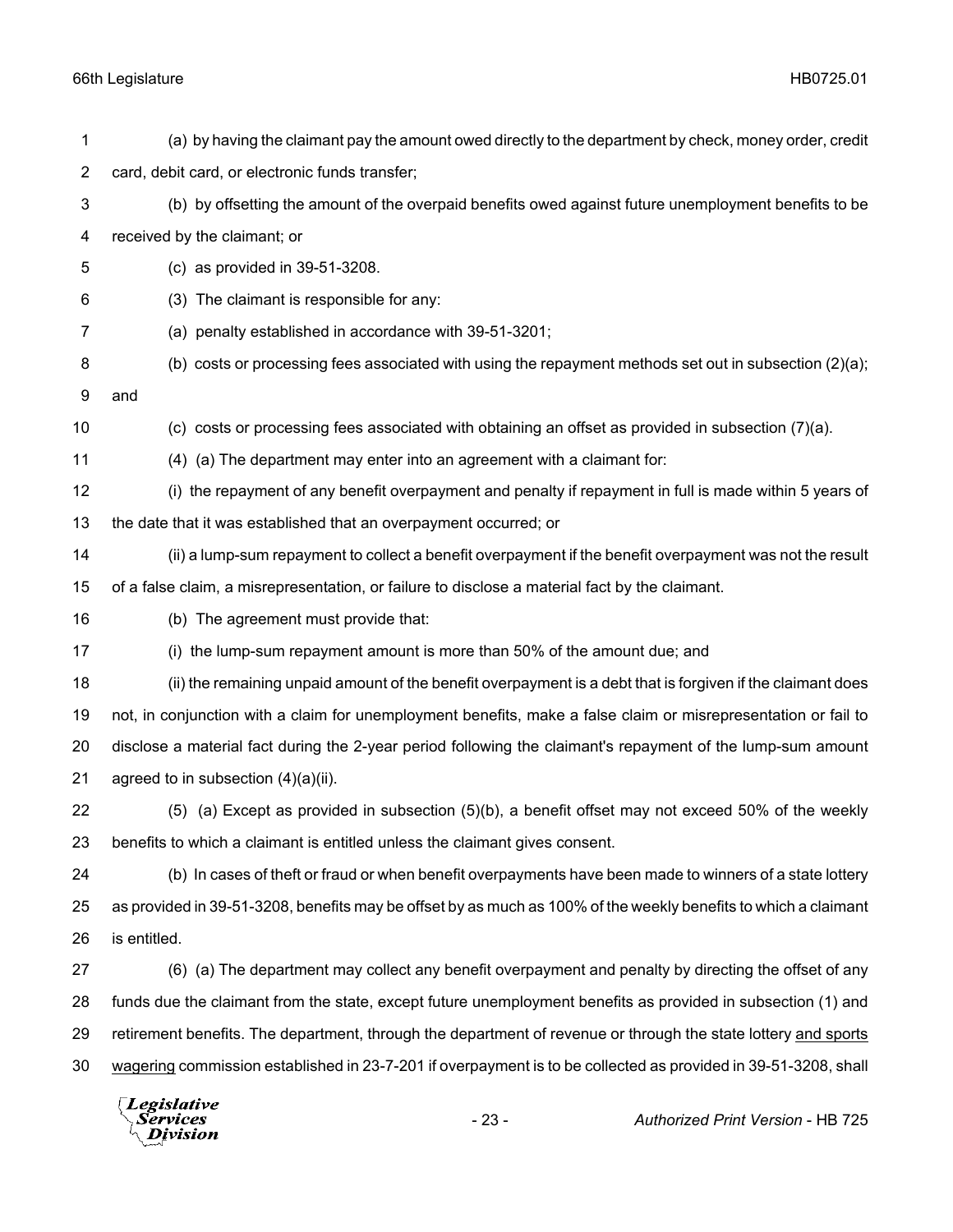provide the claimant with notice of the right to request a hearing on the offset action. A request for hearing must be made within 30 days of the date of the notice.

(b) The debt does not have to be determined to be uncollectible before being transferred for offset.

 (7) (a) The department may direct the offset of funds owed to a person under 26 U.S.C. 6402 if the person owes a covered unemployment compensation benefit debt.

 (b) For the purposes of this subsection (7), "covered unemployment compensation benefit debt" means a benefit overpayment and penalty that has been adjudicated as a debt under Montana law and has remained uncollected and that is owed because of:

 (i) the erroneous payment of unemployment compensation resulting from the person's own fraud; or (ii) the person's failure to report earnings, irrespective of whether this failure constitutes fraud.

 (8) If, upon demand of the department, the claimant fails to make the payments provided for in this section, the unpaid benefit overpayment and associated penalty may be treated as a judgment against the claimant at the time the payments become due. The department may issue a certificate setting forth the amount of payment due and direct the clerk of the district court of any county in the state to enter the certificate as a judgment on the docket pursuant to 25-9-301. From the time the judgment is docketed, it becomes a lien upon all real property of the claimant. The department may enforce the judgment at any time within 10 years of creation of the lien.

(9) The department may waive the benefit overpayment if the department finds that:

(a) the claimant did not conceal or misrepresent material facts to obtain the overpaid benefits and that

recovery of the benefit overpayment would cause a long-term financial hardship on the claimant; or

(b) the overpayment was the result of department error.

 (10) An action for collection of overpaid benefits must be brought within 5 years after the date of the overpayment.

 (11) Notwithstanding any other provision of this chapter, the department may recover an overpayment of benefits paid to any individual under the laws of this state or another state or under an unemployment benefit program of the United States."

 NEW SECTION. **Section 24. Repealer.** The following section of the Montana Code Annotated is repealed:

23-5-806. Sports betting prohibited -- applicability.



- 24 - *Authorized Print Version* - HB 725